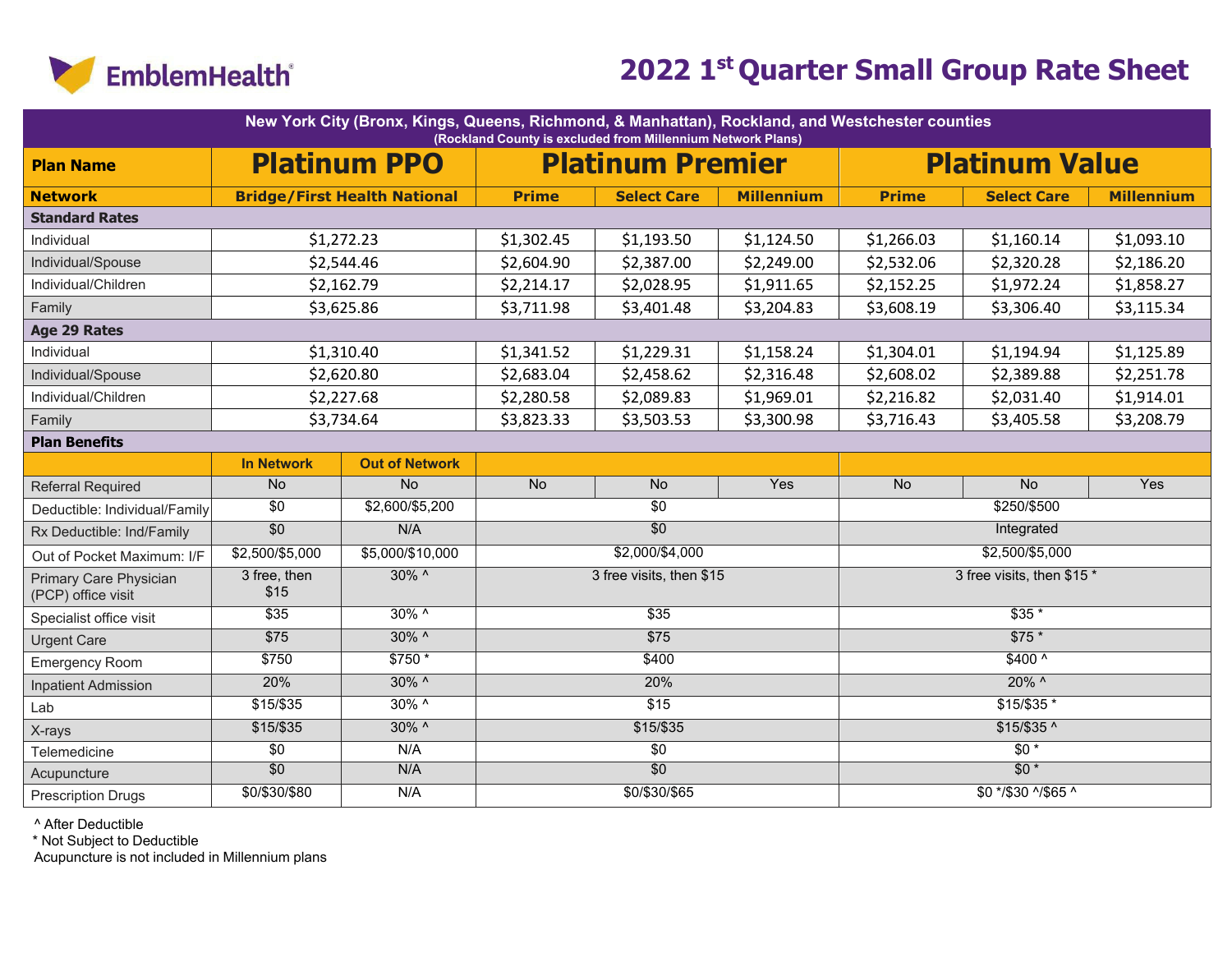

| New York City (Bronx, Kings, Queens, Richmond, & Manhattan), Rockland, and Westchester counties<br>(Rockland County is excluded from Millennium Network Plans) |              |                        |                   |                  |                     |                   |  |  |  |  |
|----------------------------------------------------------------------------------------------------------------------------------------------------------------|--------------|------------------------|-------------------|------------------|---------------------|-------------------|--|--|--|--|
| <b>Plan Name</b>                                                                                                                                               |              | <b>Gold Premier</b>    |                   |                  | <b>Gold Value</b>   |                   |  |  |  |  |
| <b>Network</b>                                                                                                                                                 | <b>Prime</b> | <b>Select Care</b>     | <b>Millennium</b> | <b>Prime</b>     | <b>Select Care</b>  | <b>Millennium</b> |  |  |  |  |
| <b>Standard Rates</b>                                                                                                                                          |              |                        |                   |                  |                     |                   |  |  |  |  |
| Individual                                                                                                                                                     | \$1,053.82   | \$971.60               | \$915.53          | \$969.49         | \$917.88            | \$864.93          |  |  |  |  |
| Individual/Spouse                                                                                                                                              | \$2,107.64   | \$1,943.20             | \$1,831.06        | \$1,938.98       | \$1,835.76          | \$1,729.86        |  |  |  |  |
| Individual/Children                                                                                                                                            | \$1,791.49   | \$1,651.72             | \$1,556.40        | \$1,648.13       | \$1,560.40          | \$1,470.38        |  |  |  |  |
| Family                                                                                                                                                         | \$3,003.39   | \$2,769.06             | \$2,609.26        | \$2,763.05       | \$2,615.96          | \$2,465.05        |  |  |  |  |
| Age 29 Rates                                                                                                                                                   |              |                        |                   |                  |                     |                   |  |  |  |  |
| Individual                                                                                                                                                     | \$1,085.43   | \$1,000.75             | \$943.00          | \$998.57         | \$945.42            | \$890.88          |  |  |  |  |
| Individual/Spouse                                                                                                                                              | \$2,170.86   | \$2,001.50             | \$1,886.00        | \$1,997.14       | \$1,890.84          | \$1,781.76        |  |  |  |  |
| Individual/Children                                                                                                                                            | \$1,845.23   | \$1,701.28             | \$1,603.10        | \$1,697.57       | \$1,607.21          | \$1,514.50        |  |  |  |  |
| Family                                                                                                                                                         | \$3,093.48   | \$2,852.14             | \$2,687.55        | \$2,845.92       | \$2,694.45          | \$2,539.01        |  |  |  |  |
| <b>Plan Benefits</b>                                                                                                                                           |              |                        |                   |                  |                     |                   |  |  |  |  |
| <b>Referral Required</b>                                                                                                                                       | <b>No</b>    | N <sub>o</sub>         | Yes               | <b>No</b>        | $\overline{No}$     | Yes               |  |  |  |  |
| Deductible:                                                                                                                                                    |              | \$450/\$900            |                   |                  | \$2,500/\$5,000     |                   |  |  |  |  |
| Individual/Family                                                                                                                                              |              |                        |                   |                  |                     |                   |  |  |  |  |
| Rx Deductible:<br>Ind/Family                                                                                                                                   |              | $\overline{50}$        |                   |                  | Integrated          |                   |  |  |  |  |
| Out of Pocket<br>Maximum: I/F                                                                                                                                  |              | \$6,000/\$12,000       |                   | \$7,000/\$14,000 |                     |                   |  |  |  |  |
| <b>Primary Care</b><br>Physician (PCP)<br>office visit                                                                                                         |              | 3 free, then \$25 *    |                   |                  | 3 free, then \$25 * |                   |  |  |  |  |
| Specialist office visit                                                                                                                                        |              | $$40*$                 |                   |                  | $$40*$              |                   |  |  |  |  |
| <b>Urgent Care</b>                                                                                                                                             |              | $$75*$                 |                   |                  | $$75*$              |                   |  |  |  |  |
| <b>Emergency Room</b>                                                                                                                                          |              | $$800^{\circ}$         |                   |                  | $$800^{\circ}$      |                   |  |  |  |  |
| <b>Inpatient Admission</b>                                                                                                                                     |              | $30\%$ ^               |                   |                  | $30\%$ ^            |                   |  |  |  |  |
| Lab                                                                                                                                                            |              | $$25/$40*$             |                   |                  | $$25/$40*$          |                   |  |  |  |  |
| X-rays                                                                                                                                                         |              | $$25/$40$ <sup>^</sup> |                   |                  | $$25/$40^{\circ}$   |                   |  |  |  |  |
| Telemedicine                                                                                                                                                   |              | $$0*$                  |                   |                  | $$0*$               |                   |  |  |  |  |
| Acupuncture                                                                                                                                                    |              | $$0*$                  |                   |                  | $$0*$               |                   |  |  |  |  |
| <b>Prescription Drugs</b>                                                                                                                                      |              | \$0/\$40/\$80          |                   |                  | \$0 */\$40 ^/\$80 ^ |                   |  |  |  |  |

^ After Deductible

\* Not Subject to Deductible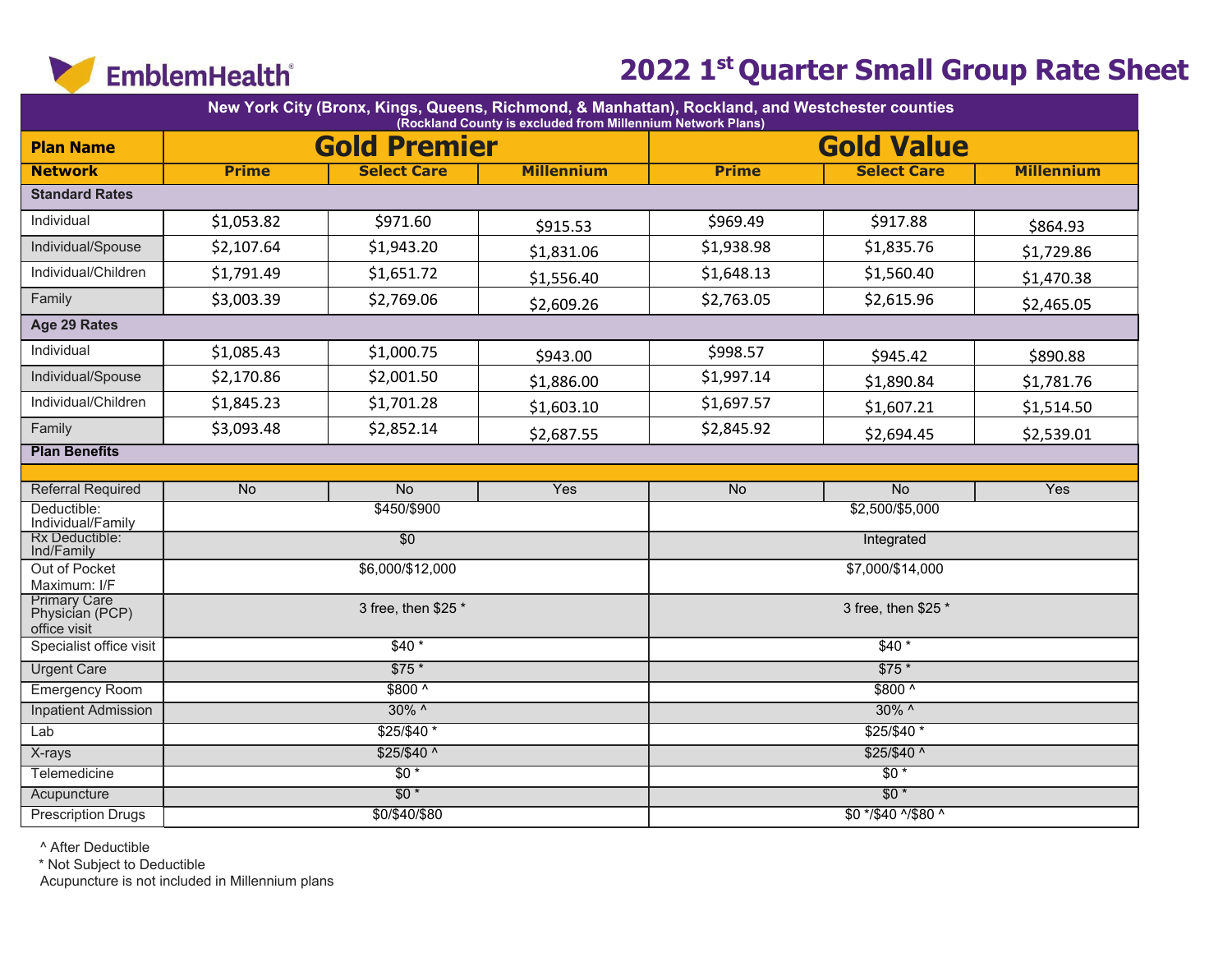

|                                              |                     |                                     | (Rockland County is excluded from Millennium Network Plans) | New York City (Bronx, Kings, Queens, Richmond, & Manhattan), Rockland, and Westchester counties |                      |                           |
|----------------------------------------------|---------------------|-------------------------------------|-------------------------------------------------------------|-------------------------------------------------------------------------------------------------|----------------------|---------------------------|
| <b>Plan Name</b>                             |                     | <b>Gold PPO</b>                     |                                                             | <b>Gold Virtual EPO-N</b>                                                                       |                      | <b>Gold Virtual EPO-M</b> |
| <b>Network</b>                               |                     | <b>Bridge/First Health National</b> |                                                             | <b>Bridge/First Health National</b>                                                             |                      | <b>Millennium</b>         |
| <b>Standard Rates</b>                        |                     |                                     |                                                             |                                                                                                 |                      |                           |
| Individual                                   | \$1,028.72          |                                     | \$978.38                                                    |                                                                                                 | \$850.48             |                           |
| Individual/Spouse                            |                     | \$2,057.44                          |                                                             | \$1,956.76                                                                                      |                      | \$1,700.96                |
| Individual/Children                          | \$1,748.82          |                                     |                                                             | \$1,663.25                                                                                      |                      | \$1,445.82                |
| Family                                       | \$2,931.85          |                                     |                                                             | \$2,788.38                                                                                      |                      | \$2,423.87                |
| Age 29 Rates                                 |                     |                                     |                                                             |                                                                                                 |                      |                           |
| Individual                                   | \$1,059.58          |                                     |                                                             | \$1,007.73                                                                                      |                      | \$875.99                  |
| Individual/Spouse                            | \$2,119.16          |                                     | \$2,015.46                                                  |                                                                                                 |                      | \$1,751.98                |
| Individual/Children                          |                     | \$1,801.29                          |                                                             | \$1,713.14                                                                                      |                      | \$1,489.18                |
| Family                                       | \$3,019.80          |                                     |                                                             | \$2,872.03                                                                                      |                      | \$2,496.57                |
| <b>Plan Benefits</b>                         |                     |                                     |                                                             |                                                                                                 |                      |                           |
|                                              | <b>In Network</b>   | <b>Out of Network</b>               | <b>Virtual Visit</b>                                        | <b>Office Visit</b>                                                                             | <b>Virtual Visit</b> | <b>Office Visit</b>       |
| <b>Referral Required</b>                     | <b>No</b>           | <b>No</b>                           | No                                                          | No                                                                                              | No                   | No                        |
| Deductible: Individual/Family                | \$1,300/\$2,600     | \$3,500/\$7,000                     | $\overline{30}$                                             | \$500/\$1,000                                                                                   | $\overline{30}$      | \$1,700/\$3,400           |
| Rx Deductible: Ind/Familly                   | \$0                 | N/A                                 | N/A                                                         | N/A                                                                                             | N/A                  | N/A                       |
| Out of Pocket Maximum: I/F                   | \$5,500/\$11,000    | \$7,500/\$15,000                    |                                                             | \$7,800/\$15,600                                                                                |                      | \$8,200/\$16,400          |
| Primary Care Physician (PCP)<br>office visit | 3 free, then $$25*$ | 40% ^                               | \$0                                                         | $$40*$                                                                                          | \$0                  | $$40*$                    |
| Specialist office visit                      | $$40*$              | $40\%$ ^                            | N/A                                                         | $$60*$                                                                                          | N/A                  | $$60*$                    |
| <b>Urgent Care</b>                           | $$75*$              | 40% ^                               | N/A                                                         | $$75*$                                                                                          | N/A                  | $$75*$                    |
| <b>Emergency Room</b>                        | $$1,000^{\circ}$    | $$1,000^{\circ}$                    | N/A                                                         | 40% ^                                                                                           | N/A                  | 40% ^                     |
| <b>Inpatient Admission</b>                   | $30\%$ ^            | 40% ^                               | N/A                                                         | 30% ^                                                                                           | N/A                  | 30% ^                     |
| Lab                                          | \$25/\$40^          | 40% ^                               | \$0                                                         | \$0/\$60 ^                                                                                      | \$0                  | \$0/\$60 ^                |
| X-rays                                       | \$25/\$40 ^         | 40% ^                               | N/A                                                         | \$40/\$60 ^                                                                                     | N/A                  | \$40/\$60 ^               |
| Telemedicine                                 | $$0*$               | N/A                                 |                                                             | $$0^*$                                                                                          |                      | $$0^*$                    |
| Acupuncture                                  | $$0*$               | N/A                                 | N/A                                                         | $$0*$                                                                                           | N/A                  | $$0*$                     |
| <b>Prescription Drugs</b>                    | \$0/\$35/\$100      | N/A                                 | \$0/\$40/\$80                                               | \$0 */\$40 ^/\$80 ^                                                                             | \$0/\$40/\$80        | \$0 */\$40 ^/\$80 ^       |

^ After Deductible

\* Not Subject to Deductible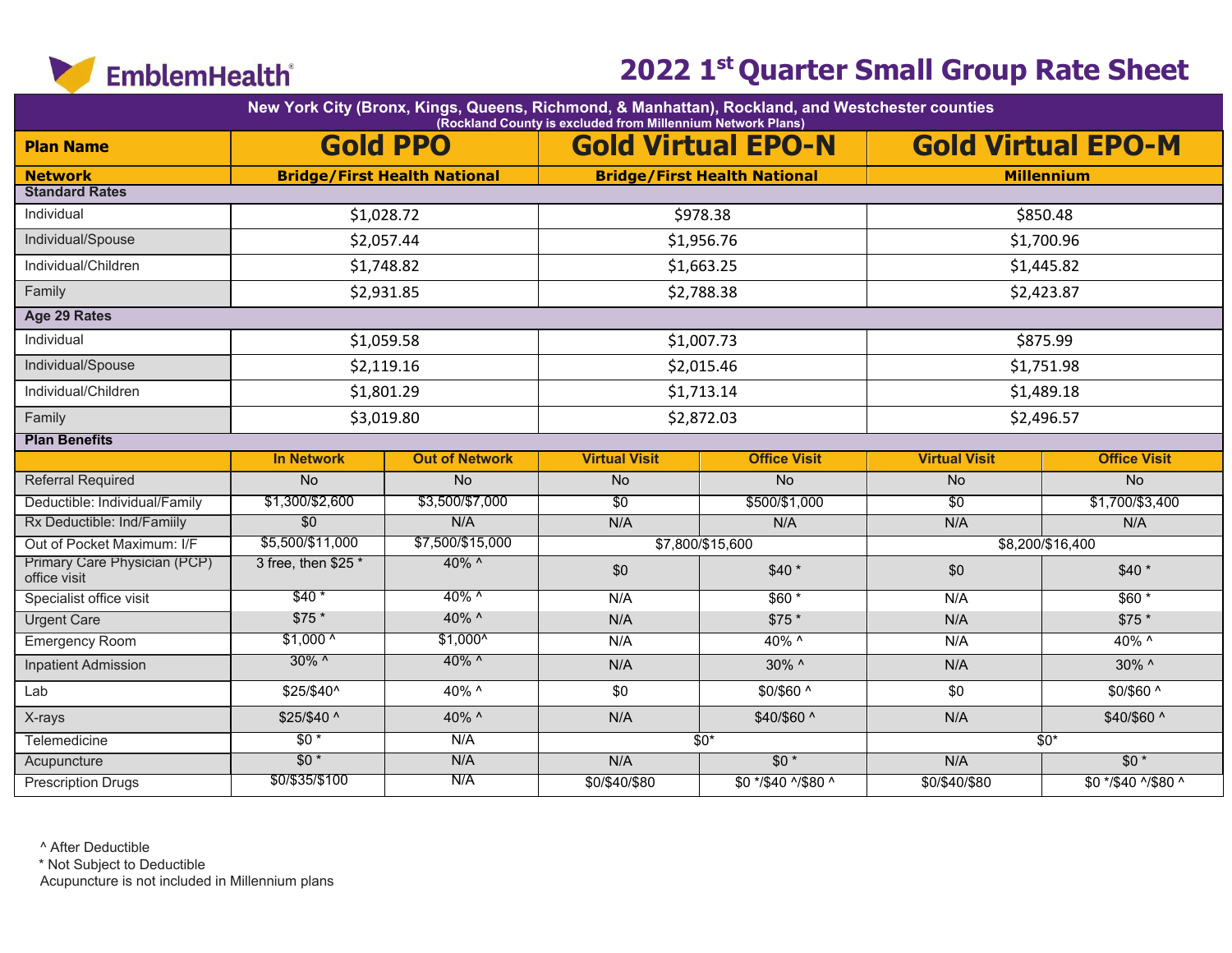

| New York City (Bronx, Kings, Queens, Richmond, & Manhattan), Rockland, and Westchester counties<br>(Rockland County is excluded from Millennium Network Plans) |                        |              |                       |                   |                  |                     |                   |  |  |  |  |
|----------------------------------------------------------------------------------------------------------------------------------------------------------------|------------------------|--------------|-----------------------|-------------------|------------------|---------------------|-------------------|--|--|--|--|
| <b>Plan Name</b>                                                                                                                                               | <b>Silver Plus HSA</b> |              | <b>Silver Premier</b> |                   |                  | <b>Silver Value</b> |                   |  |  |  |  |
| <b>Network</b>                                                                                                                                                 | <b>Prime</b>           | <b>Prime</b> | <b>Select Care</b>    | <b>Millennium</b> | <b>Prime</b>     | <b>Select Care</b>  | <b>Millennium</b> |  |  |  |  |
| <b>Standard Rates</b>                                                                                                                                          |                        |              |                       |                   |                  |                     |                   |  |  |  |  |
| Individual                                                                                                                                                     | \$852.26               | \$902.32     | \$831.76              | \$783.84          | \$869.95         | \$804.30            | \$757.97          |  |  |  |  |
| Individual/Spouse                                                                                                                                              | \$1,704.52             | \$1,804.64   | \$1,663.52            | \$1,567.68        | \$1,739.90       | \$1,608.60          | \$1,515.94        |  |  |  |  |
| Individual/Children                                                                                                                                            | \$1,448.84             | \$1,533.94   | \$1,413.99            | \$1,332.53        | \$1,478.92       | \$1,367.31          | \$1,288.55        |  |  |  |  |
| Family                                                                                                                                                         | \$2,428.94             | \$2,571.61   | \$2,370.52            | \$2,233.94        | \$2,479.36       | \$2,292.26          | \$2,160.21        |  |  |  |  |
| Age 29 Rates                                                                                                                                                   |                        |              |                       |                   |                  |                     |                   |  |  |  |  |
| Individual                                                                                                                                                     | \$877.83               | \$929.39     | \$856.71              | \$807.36          | \$896.05         | \$828.43            | \$780.71          |  |  |  |  |
| Individual/Spouse                                                                                                                                              | \$1,755.66             | \$1,858.78   | \$1,713.42            | \$1,614.72        | \$1,792.10       | \$1,656.86          | \$1,561.42        |  |  |  |  |
| Individual/Children                                                                                                                                            | \$1,492.31             | \$1,579.96   | \$1,456.41            | \$1,372.51        | \$1,523.29       | \$1,408.33          | \$1,327.21        |  |  |  |  |
| Family                                                                                                                                                         | \$2,501.82             | \$2,648.76   | \$2,441.62            | \$2,300.98        | \$2,553.74       | \$2,361.03          | \$2,225.02        |  |  |  |  |
| <b>Plan Benefits</b>                                                                                                                                           |                        |              |                       |                   |                  |                     |                   |  |  |  |  |
| Referral Required                                                                                                                                              | No                     | No           | No                    | Yes               | No               | $\overline{No}$     | Yes               |  |  |  |  |
| Deductible:<br>Individual/Family                                                                                                                               | \$3,000/\$6,000        |              | \$3,800/\$7,600       |                   |                  | \$7,000/\$14,000    |                   |  |  |  |  |
| Rx Deductible:<br>Ind/Familly                                                                                                                                  | Integrated             |              | $\sqrt{6}$            |                   | Integrated       |                     |                   |  |  |  |  |
| Out of Pocket<br>Maximum: I/F                                                                                                                                  | \$6,800/\$13,600       |              | \$8,000/\$16,000      |                   | \$7,000/\$14,000 |                     |                   |  |  |  |  |
| Primary Care Physician<br>(PCP) office visit                                                                                                                   | $$30^{\circ}$          |              | 3 free, then \$35 *   |                   |                  | 3 free, then \$10 * |                   |  |  |  |  |
| Specialist office visit                                                                                                                                        | $$50^{\circ}$          |              | $$65*$                |                   |                  | $$55*$              |                   |  |  |  |  |
| <b>Urgent Care</b>                                                                                                                                             | $$100^{\circ}$         |              | $$75*$                |                   |                  | \$75 *              |                   |  |  |  |  |
| <b>Emergency Room</b>                                                                                                                                          | 40% ^                  |              | $40\%$ ^              |                   |                  | $$0^{\prime}$       |                   |  |  |  |  |
| <b>Inpatient Admission</b>                                                                                                                                     | 40% ^                  |              | 40% ^                 |                   |                  | $$0^{\prime}$       |                   |  |  |  |  |
| Lab                                                                                                                                                            | \$30/\$50^             |              | $$35/$65$ *           |                   |                  | $$10/$55*$          |                   |  |  |  |  |
| X-rays                                                                                                                                                         | \$30/\$50 ^            |              | \$35/\$65 ^           |                   |                  | \$0                 |                   |  |  |  |  |
| Telemedicine                                                                                                                                                   | $$0^{\prime}$          |              | $$0*$                 |                   |                  | $$0*$               |                   |  |  |  |  |
| Acupuncture                                                                                                                                                    | $$0^{\prime}$          |              | $$0*$                 |                   |                  | $$0*$               |                   |  |  |  |  |
| <b>Prescription Drugs</b>                                                                                                                                      | \$15 ^/\$45 ^/\$80 ^   |              | \$0/\$40/\$80         |                   |                  | $$0$ */\$0 ^/\$0 ^  |                   |  |  |  |  |

^ After Deductible

\* Not Subject to Deductible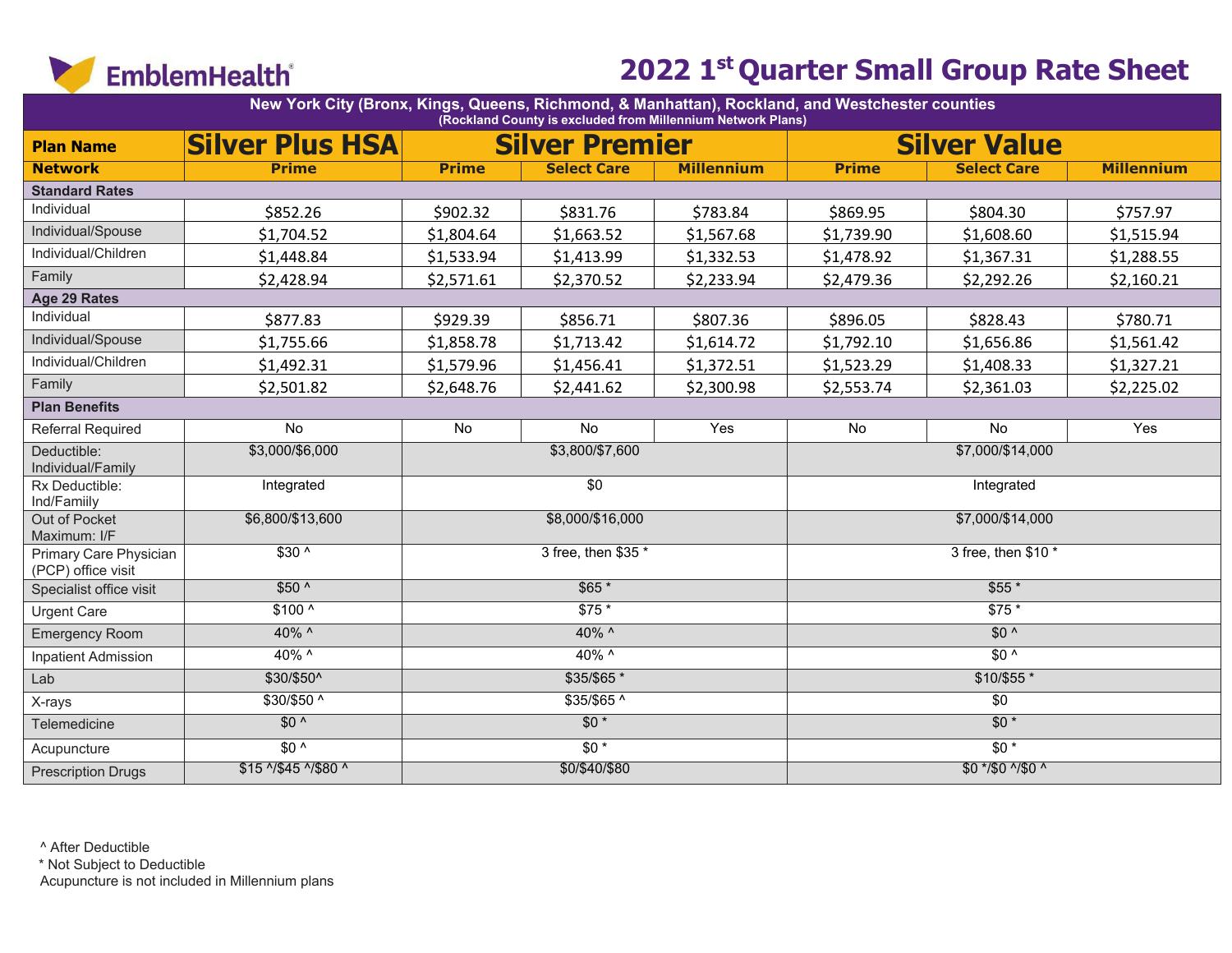

|                                              | New York City (Bronx, Kings, Queens, Richmond, & Manhattan), Rockland, and Westchester counties<br>(Rockland County is excluded from Millennium Network Plans) |                    |                               |                   |                  |                              |                   |  |  |  |  |  |
|----------------------------------------------|----------------------------------------------------------------------------------------------------------------------------------------------------------------|--------------------|-------------------------------|-------------------|------------------|------------------------------|-------------------|--|--|--|--|--|
| <b>Plan Name</b>                             | <b>Bronze Plus HSA</b>                                                                                                                                         |                    | <b>Bronze Premier</b>         |                   |                  | <b>Bronze Value</b>          |                   |  |  |  |  |  |
| <b>Network</b>                               | <b>Prime</b>                                                                                                                                                   | <b>Prime</b>       | <b>Select Care</b>            | <b>Millennium</b> | <b>Prime</b>     | <b>Select Care</b>           | <b>Millennium</b> |  |  |  |  |  |
| <b>Standard Rates</b>                        |                                                                                                                                                                |                    |                               |                   |                  |                              |                   |  |  |  |  |  |
| Individual                                   | \$775.25                                                                                                                                                       | \$778.17           | \$718.73                      | \$677.39          | \$743.61         | \$681.73                     | \$642.54          |  |  |  |  |  |
| Individual/Spouse                            | \$1,550.50                                                                                                                                                     | \$1,556.34         | \$1,437.46                    | \$1,354.78        | \$1,487.22       | \$1,363.46                   | \$1,285.08        |  |  |  |  |  |
| Individual/Children                          | \$1,317.93                                                                                                                                                     | \$1,322.89         | \$1,221.84                    | \$1,151.56        | \$1,264.14       | \$1,158.94                   | \$1,092.32        |  |  |  |  |  |
| Family                                       | \$2,209.46                                                                                                                                                     | \$2,217.78         | \$2,048.38                    | \$1,930.56        | \$2,119.29       | \$1,942.93                   | \$1,831.24        |  |  |  |  |  |
| Age 29 Rates                                 |                                                                                                                                                                |                    |                               |                   |                  |                              |                   |  |  |  |  |  |
| Individual                                   | \$798.51                                                                                                                                                       | \$801.52           | \$740.29                      | \$697.71          | \$765.92         | \$702.18                     | \$661.82          |  |  |  |  |  |
| Individual/Spouse                            | \$1,597.02                                                                                                                                                     | \$1,603.04         | \$1,480.58                    | \$1,395.42        | \$1,531.84       | \$1,404.36                   | \$1,323.64        |  |  |  |  |  |
| Individual/Children                          | \$1,357.47                                                                                                                                                     | \$1,362.58         | \$1,258.49                    | \$1,186.11        | \$1,302.06       | \$1,193.71                   | \$1,125.09        |  |  |  |  |  |
| Family                                       | \$2,275.75                                                                                                                                                     | \$2,284.33         | \$2,109.83                    | \$1,988.47        | \$2,182.87       | \$2,001.21                   | \$1,886.19        |  |  |  |  |  |
| <b>Plan Benefits</b>                         |                                                                                                                                                                |                    |                               |                   |                  |                              |                   |  |  |  |  |  |
| Referral Required                            | $\overline{N_{0}}$                                                                                                                                             | $\overline{N_{0}}$ | $\overline{N_{0}}$            | Yes               | $\overline{N}$   | $\overline{N_{0}}$           | Yes               |  |  |  |  |  |
| Deductible:<br>Individual/Family             | \$6,300/\$12,600                                                                                                                                               |                    | \$5,500/\$11,000              |                   |                  | \$8,550/\$17,100             |                   |  |  |  |  |  |
| Rx Deductible: Ind/Familly                   | Integrated                                                                                                                                                     |                    | Integrated                    |                   |                  | Integrated                   |                   |  |  |  |  |  |
| Out of Pocket Maximum:<br>I/F                | \$6,900/\$13,800                                                                                                                                               |                    | \$8,700/\$17,400              |                   | \$8,550/\$17,100 |                              |                   |  |  |  |  |  |
| Primary Care Physician<br>(PCP) office visit | $50\%$ ^                                                                                                                                                       |                    | 3 free PCP visits, then 50% ^ |                   |                  | 3 free PCP visits, then 0% ^ |                   |  |  |  |  |  |
| Specialist office visit                      | 50% ^                                                                                                                                                          |                    | 50% ^                         |                   |                  | $0\%$ ^                      |                   |  |  |  |  |  |
| <b>Urgent Care</b>                           | $$100^{\circ}$                                                                                                                                                 |                    | $$75*$                        |                   |                  | $$75*$                       |                   |  |  |  |  |  |
| <b>Emergency Room</b>                        | 50% ^                                                                                                                                                          |                    | $50\%$ ^                      |                   |                  | $0\%$ ^                      |                   |  |  |  |  |  |
| <b>Inpatient Admission</b>                   | $50\%$ ^                                                                                                                                                       |                    | $50\%$ ^                      |                   |                  | $0\%$ ^                      |                   |  |  |  |  |  |
| Lab                                          | 50% ^                                                                                                                                                          |                    | $50\%$ ^                      |                   |                  | $0\%$ ^                      |                   |  |  |  |  |  |
| X-rays                                       | $50\%$ ^                                                                                                                                                       |                    | $50\%$ ^                      |                   |                  | $0\%$ ^                      |                   |  |  |  |  |  |
| Telemedicine                                 | $$0^{\prime}$                                                                                                                                                  |                    | $$0*$                         |                   |                  | $$0*$                        |                   |  |  |  |  |  |
| Acupuncture                                  | $$0^{\prime}$                                                                                                                                                  |                    | $$0*$                         |                   |                  | $$0*$                        |                   |  |  |  |  |  |
| <b>Prescription Drugs</b>                    | \$15 ^/\$65 ^/\$80 ^                                                                                                                                           |                    | \$50 */50% ^/50% ^            |                   |                  | \$35 */0% ^/0% ^             |                   |  |  |  |  |  |

^ After Deductible

\* Not Subject to Deductible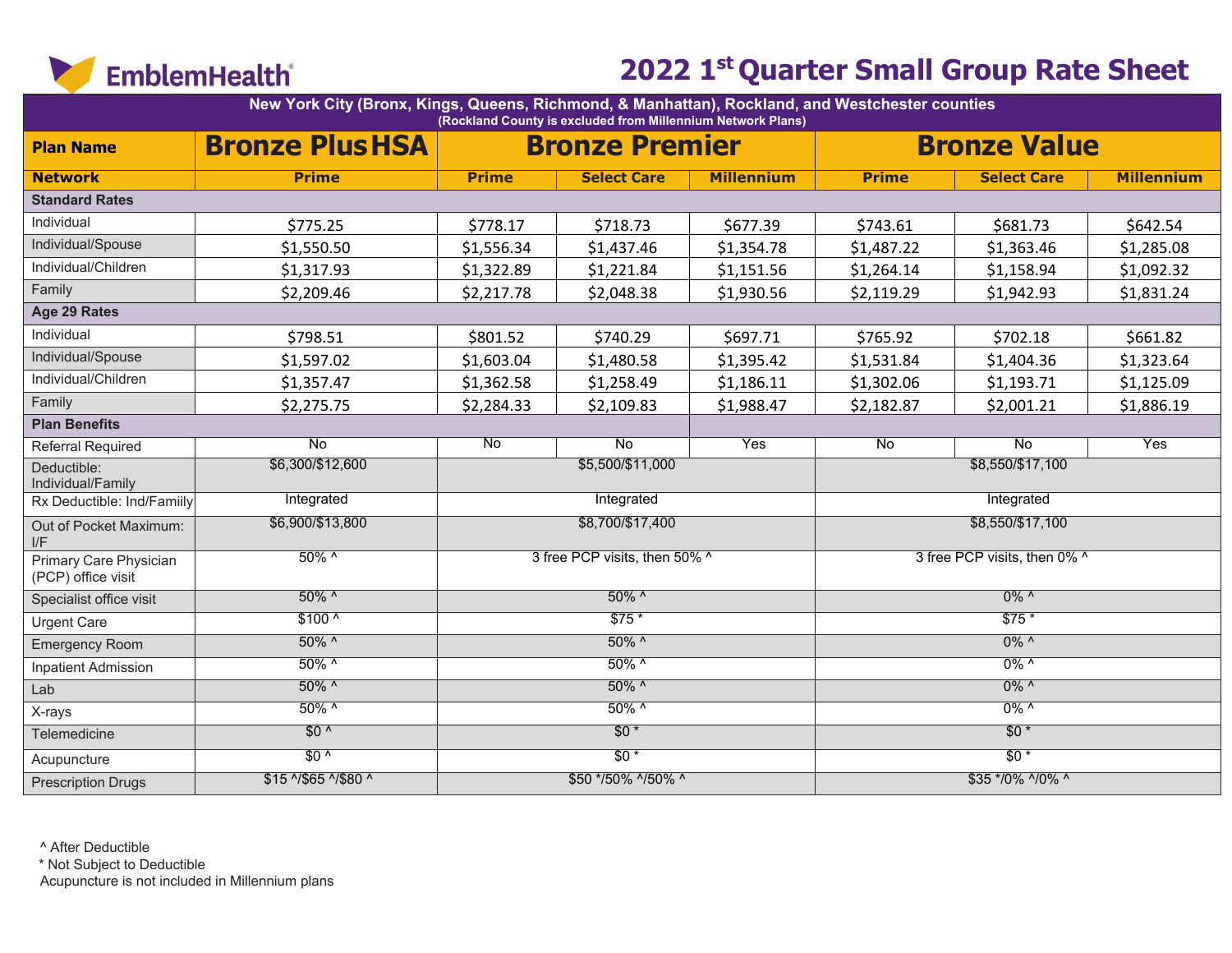

| Long Island (Nassau & Suffolk Counties)      |                      |                                     |                                        |                          |                   |              |                            |                   |  |  |  |
|----------------------------------------------|----------------------|-------------------------------------|----------------------------------------|--------------------------|-------------------|--------------|----------------------------|-------------------|--|--|--|
| <b>Plan Name</b>                             |                      | <b>Platinum PPO</b>                 |                                        | <b>Platinum Premier</b>  |                   |              | <b>Platinum Value</b>      |                   |  |  |  |
| <b>Network</b>                               |                      | <b>Bridge/First Health National</b> | <b>Prime</b>                           | <b>Select Care</b>       | <b>Millennium</b> | <b>Prime</b> | <b>Select Care</b>         | <b>Millennium</b> |  |  |  |
| <b>Standard Rates</b>                        |                      |                                     |                                        |                          |                   |              |                            |                   |  |  |  |
| Individual                                   |                      | \$1,446.95                          | \$1,481.32                             | \$1,357.40<br>\$1,278.93 |                   |              | \$1,319.47                 | \$1,243.21        |  |  |  |
| Individual/Spouse                            |                      | \$2,893.90                          | \$2,962.64                             | \$2,714.80               | \$2,557.86        | \$2,879.80   | \$2,638.94                 | \$2,486.42        |  |  |  |
| Individual/Children                          |                      | \$2,459.82                          | \$2,518.24                             | \$2,307.58               | \$2,174.18        | \$2,447.83   | \$2,243.10                 | \$2,113.46        |  |  |  |
| Family                                       |                      | \$4,123.81                          | \$4,221.76                             | \$3,868.59               | \$3,644.95        | \$4,103.72   | \$3,760.49                 | \$3,543.15        |  |  |  |
| Age 29 Rates                                 |                      |                                     |                                        |                          |                   |              |                            |                   |  |  |  |
| Individual                                   |                      | \$1,490.36                          | \$1,525.76                             | \$1,398.12               | \$1,317.30        | \$1,483.10   | \$1,359.05                 | \$1,280.51        |  |  |  |
| Individual/Spouse                            |                      | \$2,980.72                          | \$3,051.52                             | \$2,796.24               | \$2,634.60        | \$2,966.20   | \$2,718.10                 | \$2,561.02        |  |  |  |
| Individual/Children                          |                      | \$2,533.61                          | \$2,593.79<br>\$2,376.80<br>\$2,239.41 |                          |                   | \$2,521.27   | \$2,310.39                 | \$2,176.87        |  |  |  |
| Family                                       |                      | \$4,247.53                          | \$4,348.42<br>\$3,984.64<br>\$3,754.31 |                          |                   | \$4,226.84   | \$3,873.29                 | \$3,649.45        |  |  |  |
| <b>Plan Benefits</b>                         |                      |                                     |                                        |                          |                   |              |                            |                   |  |  |  |
|                                              | <b>In Network</b>    | <b>Out of Network</b>               |                                        |                          |                   |              |                            |                   |  |  |  |
| <b>Referral Required</b>                     | <b>No</b>            | $\overline{No}$                     | <b>No</b>                              | <b>No</b>                | Yes               | <b>No</b>    | $\overline{No}$            | Yes               |  |  |  |
| Deductible: Individual/Family                | $\overline{30}$      | \$2,600/\$5,200                     |                                        | $\overline{50}$          |                   | \$250/\$500  |                            |                   |  |  |  |
| Rx Deductible: Ind/Family                    | $\overline{50}$      | N/A                                 |                                        | $\overline{50}$          |                   | Integrated   |                            |                   |  |  |  |
| Out of Pocket Maximum: I/F                   | \$2,500/\$5,000      | \$5,000/\$10,000                    |                                        | \$2,000/\$4,000          |                   |              | $$2,500/\$5,000$           |                   |  |  |  |
| Primary Care Physician<br>(PCP) office visit | 3 free, then<br>\$15 | $30\%$ ^                            |                                        | 3 free visits, then \$15 |                   |              | 3 free visits, then \$15 * |                   |  |  |  |
| Specialist office visit                      | $\overline{$35}$     | $30\%$ ^                            |                                        | \$35                     |                   |              | $$35*$                     |                   |  |  |  |
| <b>Urgent Care</b>                           | $\overline{$75}$     | $30\%$ ^                            |                                        | $\overline{$75}$         |                   |              | $$75*$                     |                   |  |  |  |
| <b>Emergency Room</b>                        | \$750                | $$750*$                             |                                        | \$400                    |                   |              | $$400^{\circ}$             |                   |  |  |  |
| <b>Inpatient Admission</b>                   | 20%                  | $30\%$ ^                            |                                        | 20%                      |                   |              | $20\%$ ^                   |                   |  |  |  |
| Lab                                          | $$15/$ \$35          | $30\%$ ^                            |                                        | $\overline{$15}$         |                   |              | $$15/\$35*$                |                   |  |  |  |
| X-rays                                       | $$15/$ \$35          | 30% ^                               |                                        | $$15/$ \$35              |                   |              | $$15/$ \$35 ^              |                   |  |  |  |
| Telemedicine                                 | $\overline{50}$      | N/A                                 |                                        | $\sqrt{50}$              |                   |              | $\overline{50*}$           |                   |  |  |  |
| Acupuncture                                  | $\overline{50}$      | N/A                                 |                                        | $\overline{50}$          |                   |              | $$0*$                      |                   |  |  |  |
| <b>Prescription Drugs</b>                    | \$0/\$30/\$80        | N/A                                 |                                        | \$0/\$30/\$65            |                   |              | \$0 */\$30 ^/\$65 ^        |                   |  |  |  |

^ After Deductible

\* Not Subject to Deductible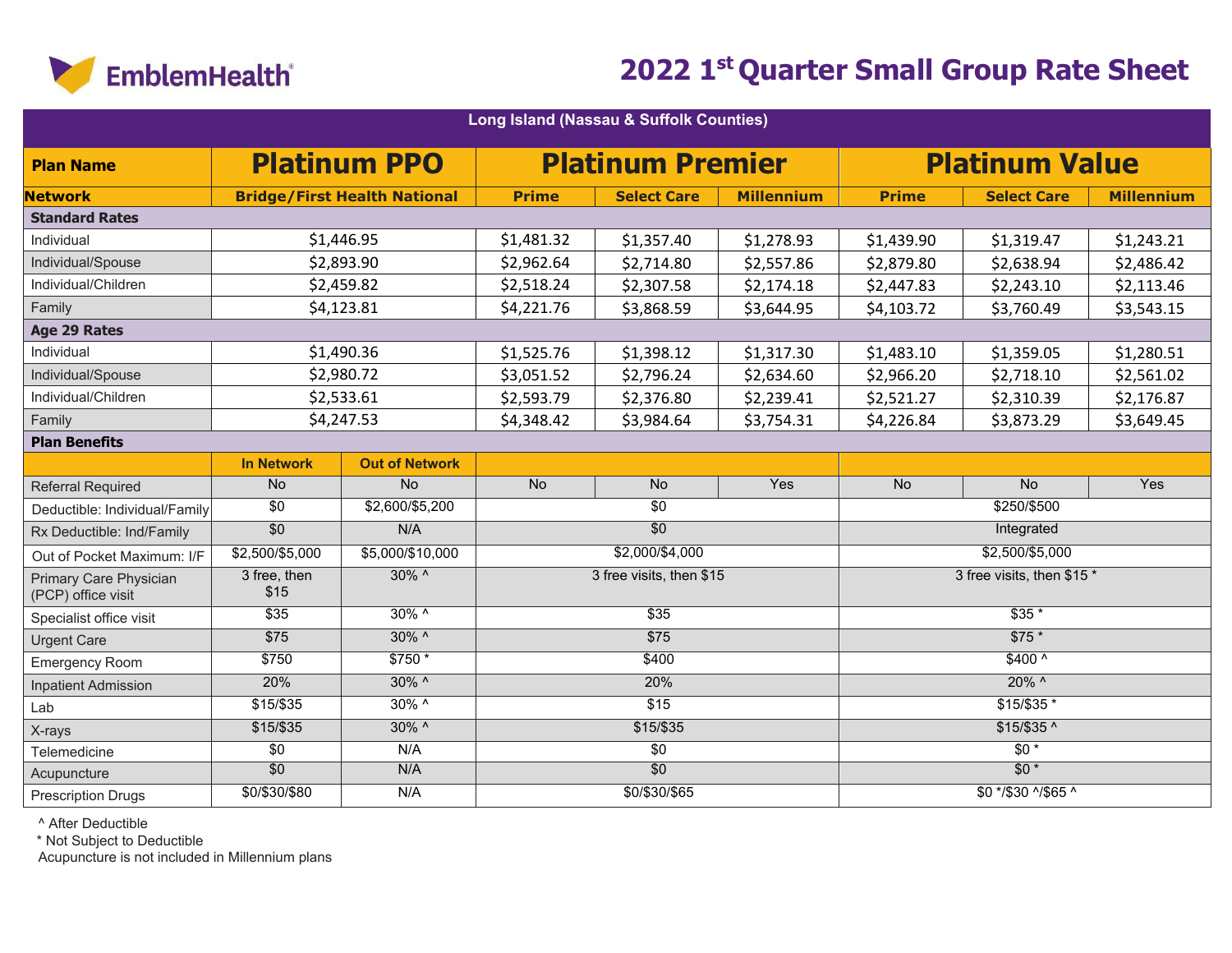

| Long Island (Nassau & Suffolk Counties)                                |              |                     |                   |              |                     |                   |  |  |  |  |  |
|------------------------------------------------------------------------|--------------|---------------------|-------------------|--------------|---------------------|-------------------|--|--|--|--|--|
| <b>Plan Name</b>                                                       |              | <b>Gold Premier</b> |                   |              | <b>Gold Value</b>   |                   |  |  |  |  |  |
| <b>Network</b>                                                         | <b>Prime</b> | <b>Select Care</b>  | <b>Millennium</b> | <b>Prime</b> | <b>Select Care</b>  | <b>Millennium</b> |  |  |  |  |  |
| <b>Standard Rates</b>                                                  |              |                     |                   |              |                     |                   |  |  |  |  |  |
| Individual                                                             | \$1,198.55   | \$1,105.03          | \$1,041.26        | \$1,102.63   | \$1,043.93          | \$983.72          |  |  |  |  |  |
| Individual/Spouse                                                      | \$2,397.10   | \$2,210.06          | \$2,082.52        | \$2,205.26   | \$2,087.86          | \$1,967.44        |  |  |  |  |  |
| Individual/Children                                                    | \$2,037.54   | \$1,878.55          | \$1,770.14        | \$1,874.47   | \$1,774.68          | \$1,672.32        |  |  |  |  |  |
| Family                                                                 | \$3,415.87   | \$3,149.34          | \$2,967.59        | \$3,142.50   | \$2,975.20          | \$2,803.60        |  |  |  |  |  |
| Age 29 Rates                                                           |              |                     |                   |              |                     |                   |  |  |  |  |  |
| Individual                                                             | \$1,234.51   | \$1,138.18          | \$1,072.50        | \$1,135.71   | \$1,075.25          | \$1,013.23        |  |  |  |  |  |
| Individual/Spouse                                                      | \$2,469.02   | \$2,276.36          | \$2,145.00        | \$2,271.42   | \$2,150.50          | \$2,026.46        |  |  |  |  |  |
| Individual/Children                                                    | \$2,098.67   | \$1,934.91          | \$1,823.25        | \$1,930.71   | \$1,827.93          | \$1,722.49        |  |  |  |  |  |
| Family                                                                 | \$3,518.35   | \$3,243.81          | \$3,056.63        | \$3,236.77   | \$3,064.46          | \$2,887.71        |  |  |  |  |  |
| <b>Plan Benefits</b>                                                   |              |                     |                   |              |                     |                   |  |  |  |  |  |
| <b>Referral Required</b>                                               | No           | No                  | Yes               | <b>No</b>    | No                  | Yes               |  |  |  |  |  |
| Deductible:                                                            |              | \$450/\$900         |                   |              | \$2,500/\$5,000     |                   |  |  |  |  |  |
| Individual/Family                                                      |              |                     |                   |              |                     |                   |  |  |  |  |  |
| Rx Deductible:<br>Ind/Family                                           |              | $\overline{50}$     |                   |              | Integrated          |                   |  |  |  |  |  |
| Out of Pocket                                                          |              | \$6,000/\$12,000    |                   |              | \$7,000/\$14,000    |                   |  |  |  |  |  |
| Maximum: I/F<br><b>Primary Care</b><br>Physician (PCP)<br>office visit |              | 3 free, then \$25 * |                   |              | 3 free, then \$25 * |                   |  |  |  |  |  |
| Specialist office visit                                                |              | $$40*$              |                   |              | $$40*$              |                   |  |  |  |  |  |
| <b>Urgent Care</b>                                                     |              | $$75*$              |                   |              | $$75*$              |                   |  |  |  |  |  |
| <b>Emergency Room</b>                                                  |              | $$800^{\circ}$      |                   |              | $$800^{\circ}$      |                   |  |  |  |  |  |
| <b>Inpatient Admission</b>                                             |              | $30\%$ ^            |                   |              | $30\%$ ^            |                   |  |  |  |  |  |
| Lab                                                                    |              | $$25/$40$ *         |                   |              | $$25/$40*$          |                   |  |  |  |  |  |
| X-rays                                                                 |              | $$25/$40^{\circ}$   |                   |              | $$25/$40$ ^         |                   |  |  |  |  |  |
| Telemedicine                                                           |              | $\overline{50*}$    |                   |              | $\overline{50*}$    |                   |  |  |  |  |  |
| Acupuncture                                                            |              | $$0*$               |                   |              | $$0*$               |                   |  |  |  |  |  |
| <b>Prescription Drugs</b>                                              |              | \$0/\$40/\$80       |                   |              | \$0 */\$40 ^/\$80 ^ |                   |  |  |  |  |  |

^ After Deductible

\* Not Subject to Deductible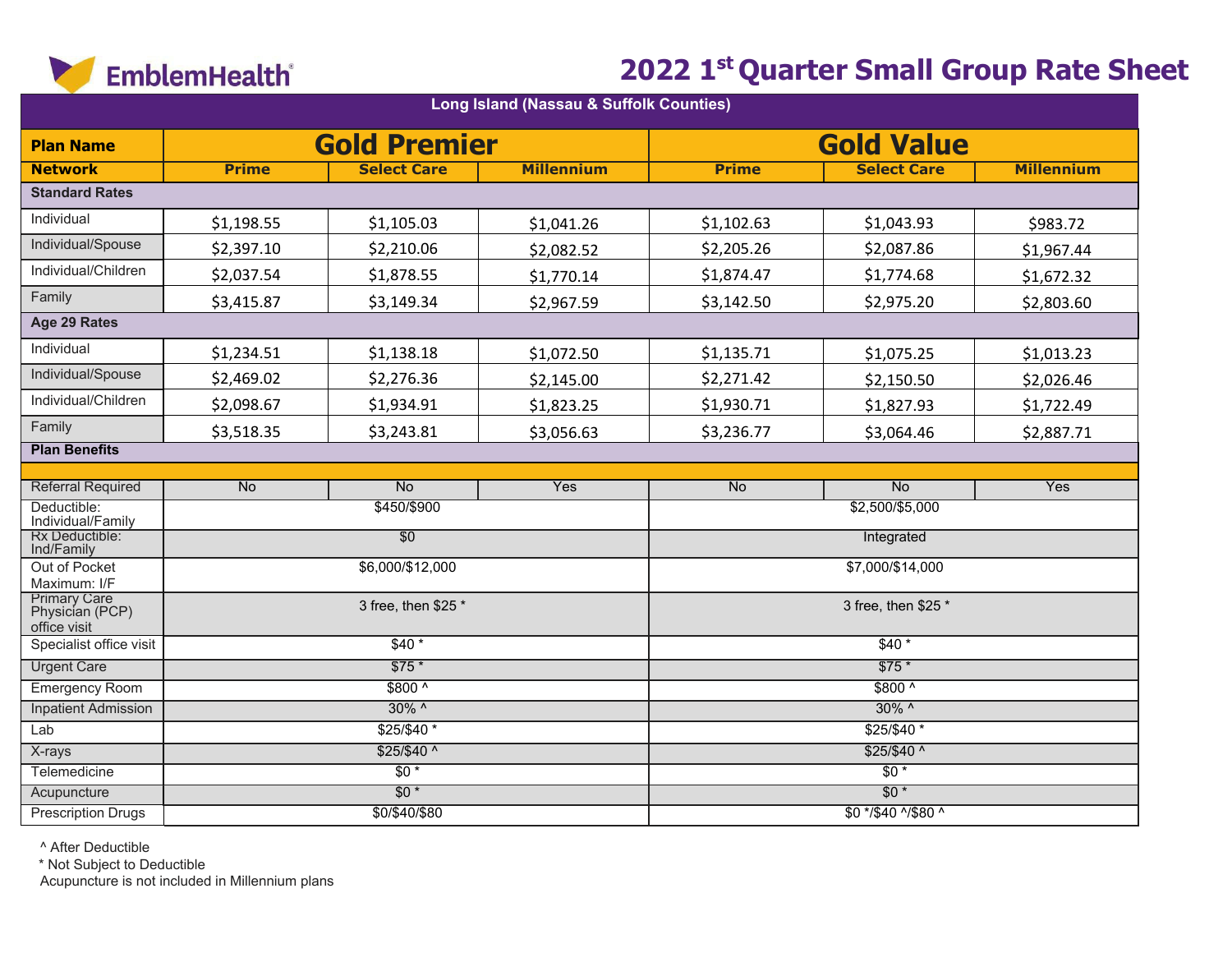

|                                              |                     |                                     | Long Island (Nassau & Suffolk Counties) |                                     |                      |                           |
|----------------------------------------------|---------------------|-------------------------------------|-----------------------------------------|-------------------------------------|----------------------|---------------------------|
| <b>Plan Name</b>                             |                     | <b>Gold PPO</b>                     |                                         | <b>Gold Virtual EPO-N</b>           |                      | <b>Gold Virtual EPO-M</b> |
| <b>Network</b>                               |                     | <b>Bridge/First Health National</b> |                                         | <b>Bridge/First Health National</b> |                      | <b>Millennium</b>         |
| <b>Standard Rates</b>                        |                     |                                     |                                         |                                     |                      |                           |
| Individual                                   |                     | \$1,170.00                          |                                         | \$1,112.74                          |                      | \$967.27                  |
| Individual/Spouse                            |                     | \$2,340.00                          | \$2,225.48                              |                                     |                      | \$1,934.54                |
| Individual/Children                          | \$1,989.00          |                                     | \$1,891.66                              |                                     |                      | \$1,644.36                |
| Family                                       |                     | \$3,334.50                          |                                         | \$3,171.31                          |                      | \$2,756.72                |
| Age 29 Rates                                 |                     |                                     |                                         |                                     |                      |                           |
| Individual                                   |                     | \$1,205.10                          |                                         | \$1,146.12                          |                      | \$996.29                  |
| Individual/Spouse                            |                     | \$2,410.20                          |                                         | \$2,292.24                          |                      | \$1,992.58                |
| Individual/Children                          |                     | \$2,048.67                          |                                         | \$1,948.40                          |                      | \$1,693.69                |
| Family                                       | \$3,434.54          |                                     |                                         | \$3,266.44                          |                      | \$2,839.43                |
| <b>Plan Benefits</b>                         |                     |                                     |                                         |                                     |                      |                           |
|                                              | <b>In Network</b>   | <b>Out of Network</b>               | <b>Virtual Visit</b>                    | <b>Office Visit</b>                 | <b>Virtual Visit</b> | <b>Office Visit</b>       |
| <b>Referral Required</b>                     | <b>No</b>           | <b>No</b>                           | No                                      | <b>No</b>                           | <b>No</b>            | <b>No</b>                 |
| Deductible: Individual/Family                | \$1,300/\$2,600     | \$3,500/\$7,000                     | $\overline{30}$                         | \$500/\$1,000                       | \$0                  | \$1,700/\$3,400           |
| Rx Deductible: Ind/Familly                   | \$0                 | N/A                                 | N/A                                     | N/A                                 | N/A                  | N/A                       |
| Out of Pocket Maximum: I/F                   | \$5,500/\$11,000    | \$7,500/\$15,000                    |                                         | \$7,800/\$15,600                    |                      | \$8,200/\$16,400          |
| Primary Care Physician (PCP)<br>office visit | 3 free, then \$25 * | 40% ^                               | \$0                                     | $$40*$                              | \$0                  | $$40*$                    |
| Specialist office visit                      | $$40*$              | $40\%$ ^                            | N/A                                     | $$60*$                              | N/A                  | $$60*$                    |
| <b>Urgent Care</b>                           | $$75*$              | 40% ^                               | N/A                                     | $$75*$                              | N/A                  | $$75*$                    |
| <b>Emergency Room</b>                        | $$1,000^{\circ}$    | $$1,000^{\circ}$                    | N/A                                     | 40% ^                               | N/A                  | 40% ^                     |
| <b>Inpatient Admission</b>                   | $30\%$ ^            | 40% ^                               | N/A                                     | 30% ^                               | N/A                  | 30% ^                     |
| Lab                                          | \$25/\$40^          | 40% ^                               | \$0                                     | \$0/\$60 ^                          | \$0                  | \$0/\$60 ^                |
| X-rays                                       | \$25/\$40 ^         | 40% ^                               | N/A                                     | \$40/\$60 ^                         | N/A                  | \$40/\$60 ^               |
| Telemedicine                                 | $$0*$               | N/A                                 |                                         | $$0^*$                              |                      | $$0*$                     |
| Acupuncture                                  | $$0*$               | N/A                                 | N/A                                     | $$0*$                               | N/A                  | $$0*$                     |
| <b>Prescription Drugs</b>                    | \$0/\$35/\$100      | N/A                                 | \$0/\$40/\$80                           | \$0 */\$40 ^/\$80 ^                 | \$0/\$40/\$80        | \$0 */\$40 ^/\$80 ^       |

^ After Deductible

\* Not Subject to Deductible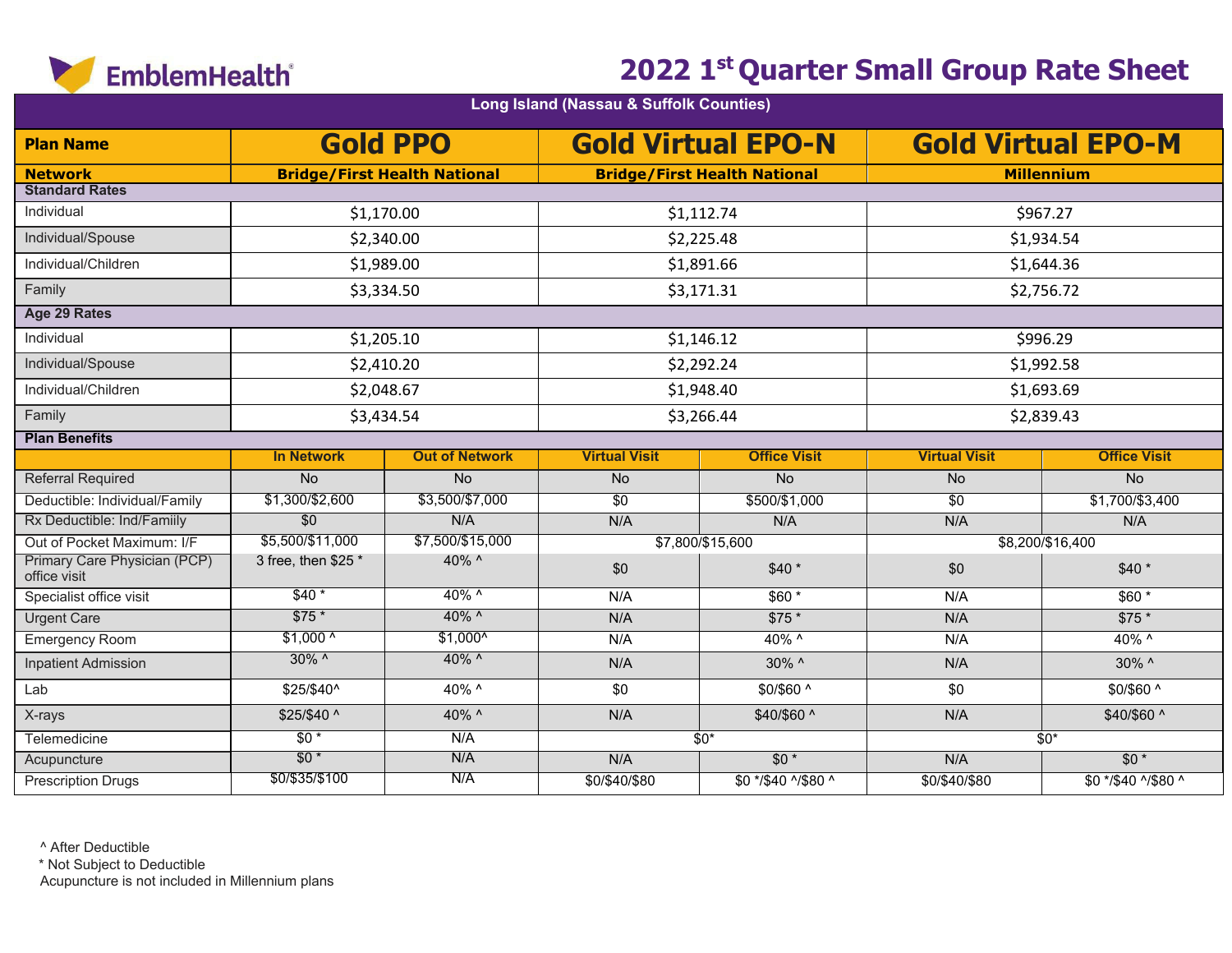

### **2022 1st Quarter Small Group Rate Sheet**

|                                              | Long Island (Nassau & Suffolk Counties) |              |                       |                   |                  |                     |                   |  |  |  |  |  |
|----------------------------------------------|-----------------------------------------|--------------|-----------------------|-------------------|------------------|---------------------|-------------------|--|--|--|--|--|
| <b>Plan Name</b>                             | <b>Silver Plus HSA</b>                  |              | <b>Silver Premier</b> |                   |                  | <b>Silver Value</b> |                   |  |  |  |  |  |
| <b>Network</b>                               | <b>Prime</b>                            | <b>Prime</b> | <b>Select Care</b>    | <b>Millennium</b> | <b>Prime</b>     | <b>Select Care</b>  | <b>Millennium</b> |  |  |  |  |  |
| <b>Standard Rates</b>                        |                                         |              |                       |                   |                  |                     |                   |  |  |  |  |  |
| Individual                                   | \$969.30                                | \$1,026.24   | \$945.99              | \$891.49          | \$989.43         | \$914.75            | \$862.07          |  |  |  |  |  |
| Individual/Spouse                            | \$1,938.60                              | \$2,052.48   | \$1,891.98            | \$1,782.98        | \$1,978.86       | \$1,829.50          | \$1,724.14        |  |  |  |  |  |
| Individual/Children                          | \$1,647.81                              | \$1,744.61   | \$1,608.18            | \$1,515.53        | \$1,682.03       | \$1,555.08          | \$1,465.52        |  |  |  |  |  |
| Family                                       | \$2,762.51                              | \$2,924.78   | \$2,696.07            | \$2,540.75        | \$2,819.88       | \$2,607.04          | \$2,456.90        |  |  |  |  |  |
| Age 29 Rates                                 |                                         |              |                       |                   |                  |                     |                   |  |  |  |  |  |
| Individual                                   | \$998.38                                | \$1,057.03   | \$974.37              | \$918.23          | \$1,019.11       | \$942.19            | \$887.93          |  |  |  |  |  |
| Individual/Spouse                            | \$1,996.76                              | \$2,114.06   | \$1,948.74            | \$1,836.46        | \$2,038.22       | \$1,884.38          | \$1,775.86        |  |  |  |  |  |
| Individual/Children                          | \$1,697.25                              | \$1,796.95   | \$1,656.43            | \$1,560.99        | \$1,732.49       | \$1,601.72          | \$1,509.48        |  |  |  |  |  |
| Family                                       | \$2,845.38                              | \$3,012.54   | \$2,776.95            | \$2,616.96        | \$2,904.46       | \$2,685.24          | \$2,530.60        |  |  |  |  |  |
| <b>Plan Benefits</b>                         |                                         |              |                       |                   |                  |                     |                   |  |  |  |  |  |
| Referral Required                            | No                                      | No           | No                    | Yes               | No               | No                  | Yes               |  |  |  |  |  |
| Deductible:<br>Individual/Family             | \$3,000/\$6,000                         |              | \$3,800/\$7,600       |                   |                  | \$7,000/\$14,000    |                   |  |  |  |  |  |
| Rx Deductible:<br>Ind/Familly                | Integrated                              |              | $\overline{50}$       |                   |                  | Integrated          |                   |  |  |  |  |  |
| Out of Pocket<br>Maximum: I/F                | \$6,800/\$13,600                        |              | \$8,000/\$16,000      |                   | \$7,000/\$14,000 |                     |                   |  |  |  |  |  |
| Primary Care Physician<br>(PCP) office visit | $$30^{\circ}$                           |              | 3 free, then \$35 *   |                   |                  | 3 free, then \$10 * |                   |  |  |  |  |  |
| Specialist office visit                      | $$50^{\circ}$                           |              | $$65*$                |                   |                  | $$55*$              |                   |  |  |  |  |  |
| <b>Urgent Care</b>                           | \$100 ^                                 |              | \$75 *                |                   |                  | $$75*$              |                   |  |  |  |  |  |
| <b>Emergency Room</b>                        | 40% ^                                   |              | 40% ^                 |                   |                  | $$0^{\prime}$       |                   |  |  |  |  |  |
| <b>Inpatient Admission</b>                   | 40% ^                                   |              | 40% ^                 |                   |                  | $$0^{\prime}$       |                   |  |  |  |  |  |
| Lab                                          | \$30/\$50^                              |              | \$35/\$65*            |                   |                  | $$10/$55*$          |                   |  |  |  |  |  |
| X-rays                                       | $$30/$50^{\circ}$                       |              | $$35/$ \$65 ^         |                   |                  | $\sqrt{60}$         |                   |  |  |  |  |  |
| Telemedicine                                 | $$0^{\prime}$                           |              | $$0*$                 |                   |                  | $$0*$               |                   |  |  |  |  |  |
| Acupuncture                                  | $$0^{\prime}$                           |              | $\overline{50*}$      |                   |                  | $\overline{50*}$    |                   |  |  |  |  |  |
| <b>Prescription Drugs</b>                    | \$15 ^/\$45 ^/\$80 ^                    |              | \$0/\$40/\$80         |                   |                  | \$0 */\$0 ^/\$0 ^   |                   |  |  |  |  |  |

^ After Deductible

\* Not Subject to Deductible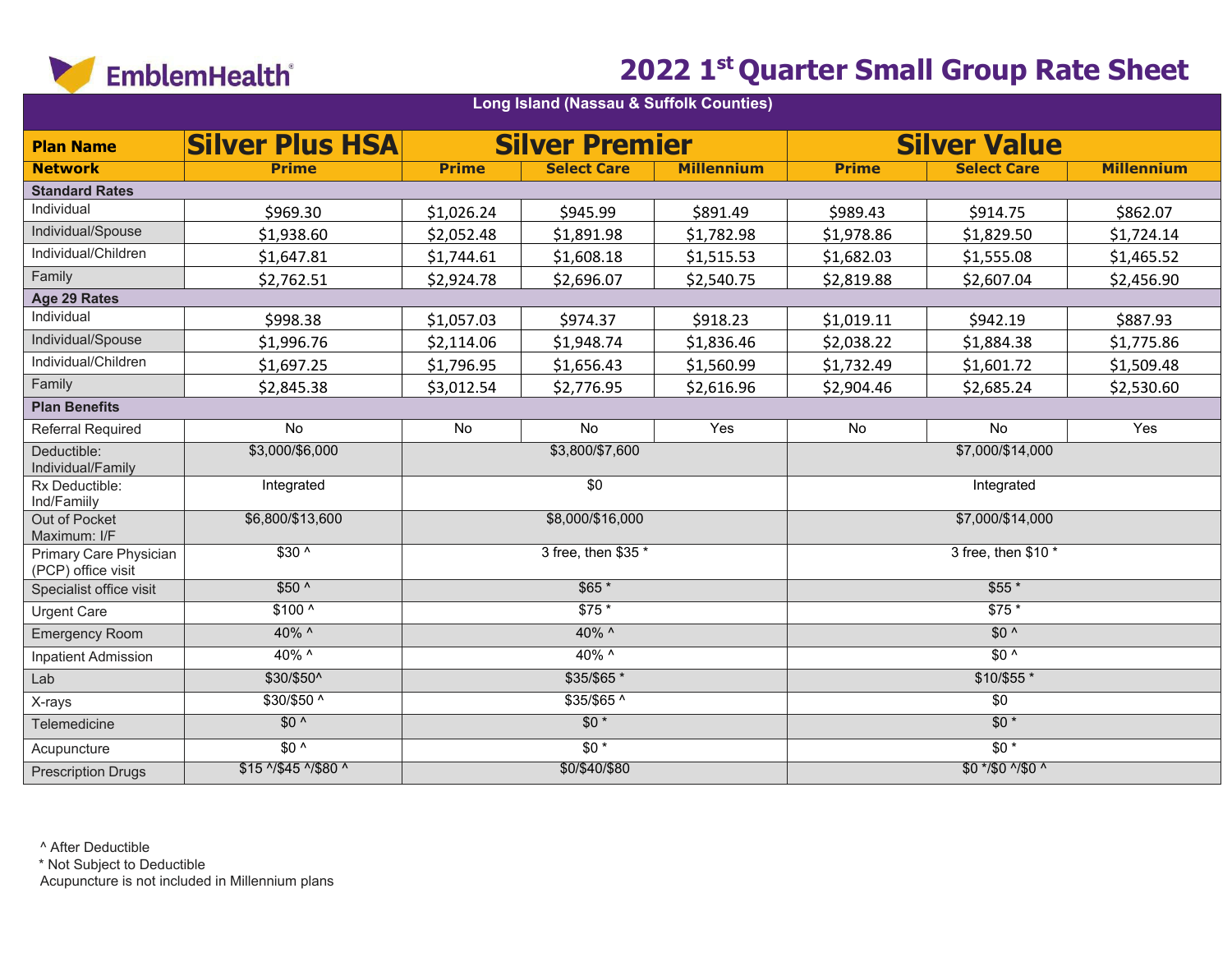

| <b>Plan Name</b>                             | <b>Bronze Plus HSA</b> |                    | <b>Bronze Premier</b>         |                   |                    | <b>Bronze Value</b>          |                   |  |
|----------------------------------------------|------------------------|--------------------|-------------------------------|-------------------|--------------------|------------------------------|-------------------|--|
| <b>Network</b>                               | <b>Prime</b>           | <b>Prime</b>       | <b>Select Care</b>            | <b>Millennium</b> | <b>Prime</b>       | <b>Select Care</b>           | <b>Millennium</b> |  |
| <b>Standard Rates</b>                        |                        |                    |                               |                   |                    |                              |                   |  |
| Individual                                   | \$881.71               | \$885.04           | \$817.44                      | \$770.42          | \$845.73           | \$775.35                     | \$730.79          |  |
| Individual/Spouse                            | \$1,763.42             | \$1,770.08         | \$1,634.88                    | \$1,540.84        | \$1,691.46         | \$1,550.70                   | \$1,461.58        |  |
| Individual/Children                          | \$1,498.91             | \$1,504.57         | \$1,389.65                    | \$1,309.71        | \$1,437.74         | \$1,318.10                   | \$1,242.34        |  |
| Family                                       | \$2,512.87             | \$2,522.36         | \$2,329.70                    | \$2,195.70        | \$2,410.33         | \$2,209.75                   | \$2,082.75        |  |
| Age 29 Rates                                 |                        |                    |                               |                   |                    |                              |                   |  |
| Individual                                   | \$908.16               | \$911.59           | \$841.96                      | \$793.53          | \$871.10           | \$798.61                     | \$752.71          |  |
| Individual/Spouse                            | \$1,816.32             | \$1,823.18         | \$1,683.92                    | \$1,587.06        | \$1,742.20         | \$1,597.22                   | \$1,505.42        |  |
| Individual/Children                          | \$1,543.87             | \$1,549.70         | \$1,431.33                    | \$1,349.00        | \$1,480.87         | \$1,357.64                   | \$1,279.61        |  |
| Family                                       | \$2,588.26             | \$2,598.03         | \$2,399.59                    | \$2,261.56        | \$2,482.64         | \$2,276.04                   | \$2,145.22        |  |
| <b>Plan Benefits</b>                         |                        |                    |                               |                   |                    |                              |                   |  |
| Referral Required                            | <b>No</b>              | $\overline{N_{0}}$ | $\overline{N_{0}}$            | <b>Yes</b>        | $\overline{N_{0}}$ | $\overline{N_{0}}$           | Yes               |  |
| Deductible:<br>Individual/Family             | \$6,300/\$12,600       |                    | \$5,500/\$11,000              |                   | \$8,550/\$17,100   |                              |                   |  |
| Rx Deductible: Ind/Familly                   | Integrated             |                    | Integrated                    |                   | Integrated         |                              |                   |  |
| Out of Pocket Maximum:<br>I/F                | \$6,900/\$13,800       |                    | \$8,700/\$17,400              |                   | \$8,550/\$17,100   |                              |                   |  |
| Primary Care Physician<br>(PCP) office visit | $50\%$ ^               |                    | 3 free PCP visits, then 50% ^ |                   |                    | 3 free PCP visits, then 0% ^ |                   |  |
| Specialist office visit                      | $50\%$ ^               |                    | $50\%$ ^                      |                   |                    | $0\%$ ^                      |                   |  |
| <b>Urgent Care</b>                           | $$100^{\circ}$         |                    | $$75*$                        |                   |                    | $$75*$                       |                   |  |
| <b>Emergency Room</b>                        | $50\%$ ^               |                    | $50\%$ ^                      |                   |                    | $0\%$ ^                      |                   |  |
| <b>Inpatient Admission</b>                   | $50\%$ ^               |                    | $50\%$ ^                      |                   |                    | $0\%$ ^                      |                   |  |
| Lab                                          | $50\%$ ^               | $50\%$ ^           |                               |                   |                    | $0\%$ ^                      |                   |  |
| X-rays                                       | $50\%$ ^               |                    | $50\%$ ^                      |                   |                    | $0\%$ ^                      |                   |  |
| Telemedicine                                 | $$0^{\circ}$           |                    | $$0*$                         |                   |                    | $$0*$                        |                   |  |
| Acupuncture                                  | $$0^{\prime}$          |                    | $$0*$                         |                   |                    | $$0*$                        |                   |  |
| <b>Prescription Drugs</b>                    | \$15 ^/\$65 ^/\$80 ^   |                    | \$50 */50% ^/50% ^            |                   |                    | \$35 */0% ^/0% ^             |                   |  |

**Long Island (Nassau & Suffolk Counties)**

^ After Deductible

\* Not Subject to Deductible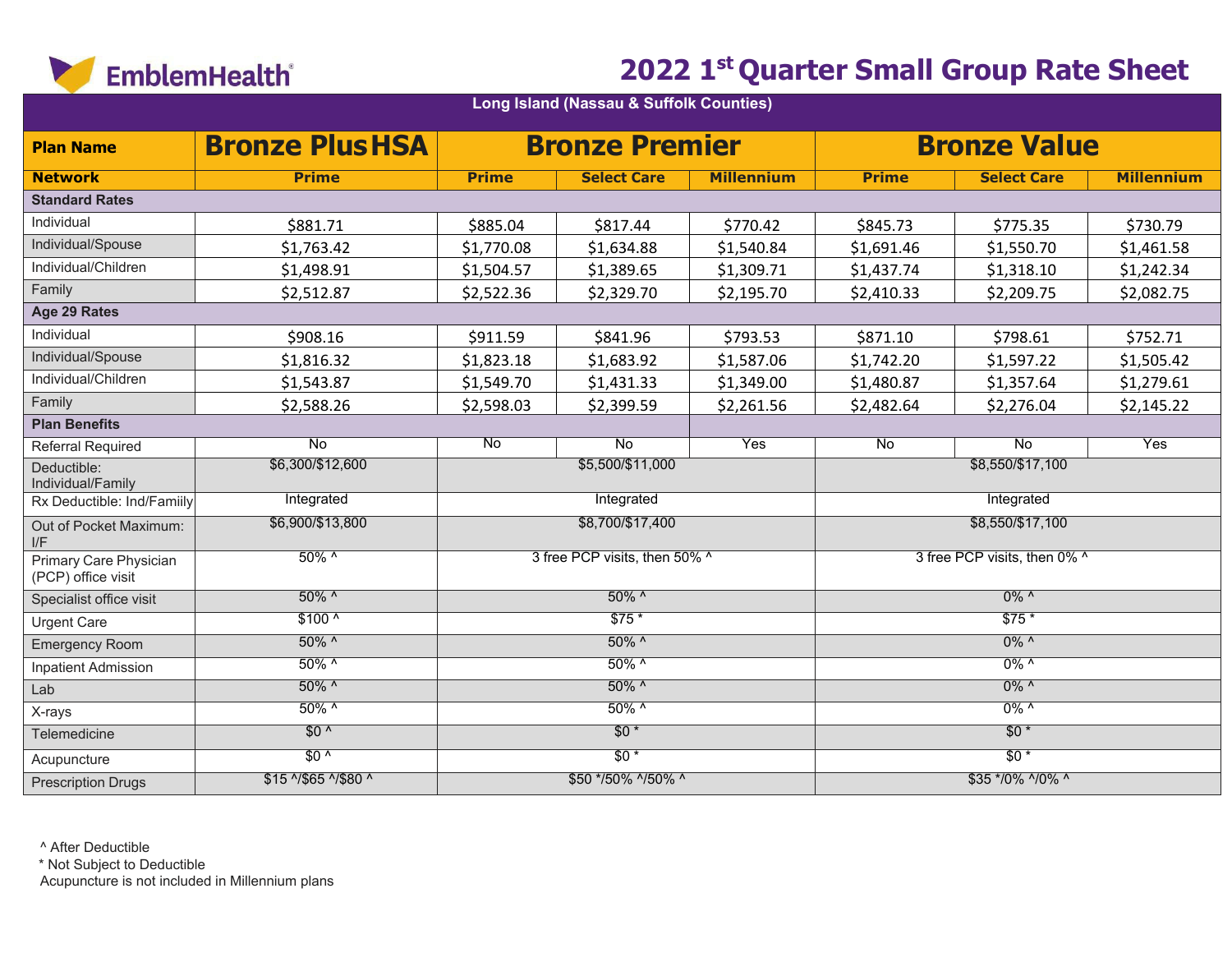

|                                              | Mid-Hudson (Delaware, Dutchess, Orange, Putnam, Sullivan, and Ulster counties) |                                     |                                        |                          |                   |                       |                            |                   |  |  |  |  |
|----------------------------------------------|--------------------------------------------------------------------------------|-------------------------------------|----------------------------------------|--------------------------|-------------------|-----------------------|----------------------------|-------------------|--|--|--|--|
| <b>Plan Name</b>                             |                                                                                | <b>Platinum PPO</b>                 |                                        | <b>Platinum Premier</b>  |                   | <b>Platinum Value</b> |                            |                   |  |  |  |  |
| <b>Network</b>                               |                                                                                | <b>Bridge/First Health National</b> | <b>Prime</b>                           | <b>Select Care</b>       | <b>Millennium</b> | <b>Prime</b>          | <b>Select Care</b>         | <b>Millennium</b> |  |  |  |  |
| <b>Standard Rates</b>                        |                                                                                |                                     |                                        |                          |                   |                       |                            |                   |  |  |  |  |
| Individual                                   |                                                                                | \$1,525.11                          | \$1,561.34                             | \$1,430.73               | \$1,517.68        | \$1,390.74            | \$1,160.14                 | \$1,093.10        |  |  |  |  |
| Individual/Spouse                            |                                                                                | \$3,050.22                          | \$3,122.68                             | \$2,861.46               | \$3,035.36        | \$2,781.48            | \$2,320.28                 | \$2,186.20        |  |  |  |  |
| Individual/Children                          |                                                                                | \$2,592.69                          | \$2,654.28                             | \$2,432.24               | \$2,580.06        | \$2,364.26            | \$1,972.24                 | \$1,858.27        |  |  |  |  |
| Family                                       |                                                                                | \$4,346.56                          | \$4,449.82                             | \$4,077.58               | \$4,325.39        | \$3,963.61            | \$3,306.40                 | \$3,115.34        |  |  |  |  |
| <b>Age 29 Rates</b>                          |                                                                                |                                     |                                        |                          |                   |                       |                            |                   |  |  |  |  |
| Individual                                   |                                                                                | \$1,570.86                          | \$1,608.18                             | \$1,473.65               | \$1,563.21        | \$1,432.46            | \$1,194.94                 | \$1,125.89        |  |  |  |  |
| Individual/Spouse                            |                                                                                | \$3,141.72                          | \$3,216.36                             | \$2,947.30<br>\$3,126.42 |                   |                       | \$2,389.88                 | \$2,251.78        |  |  |  |  |
| Individual/Children                          |                                                                                | \$2,670.46                          | \$2,733.91<br>\$2,505.21<br>\$2,657.46 |                          |                   | \$2,435.18            | \$2,031.40                 | \$1,914.01        |  |  |  |  |
| Family                                       |                                                                                | \$4,476.95                          | \$4,583.31<br>\$4,199.90<br>\$4,455.15 |                          |                   | \$4,082.51            | \$3,405.58                 | \$3,208.79        |  |  |  |  |
| <b>Plan Benefits</b>                         |                                                                                |                                     |                                        |                          |                   |                       |                            |                   |  |  |  |  |
|                                              | <b>In Network</b>                                                              | <b>Out of Network</b>               |                                        |                          |                   |                       |                            |                   |  |  |  |  |
| <b>Referral Required</b>                     | <b>No</b>                                                                      | $\overline{N}$                      | <b>No</b>                              | <b>No</b>                | Yes               | <b>No</b>             | <b>No</b>                  | Yes               |  |  |  |  |
| Deductible: Individual/Family                | $\overline{30}$                                                                | \$2,600/\$5,200                     |                                        | $\overline{30}$          |                   | \$250/\$500           |                            |                   |  |  |  |  |
| Rx Deductible: Ind/Family                    | $\overline{50}$                                                                | N/A                                 |                                        | $\overline{50}$          |                   | Integrated            |                            |                   |  |  |  |  |
| Out of Pocket Maximum: I/F                   | \$2,500/\$5,000                                                                | \$5,000/\$10,000                    |                                        | \$2,000/\$4,000          |                   |                       | $$2,500/\$5,000$           |                   |  |  |  |  |
| Primary Care Physician<br>(PCP) office visit | 3 free, then<br>\$15                                                           | $30\%$ ^                            |                                        | 3 free visits, then \$15 |                   |                       | 3 free visits, then \$15 * |                   |  |  |  |  |
| Specialist office visit                      | $\overline{$35}$                                                               | $30\%$ ^                            |                                        | $\overline{$35}$         |                   |                       | $$35*$                     |                   |  |  |  |  |
| <b>Urgent Care</b>                           | $\overline{$75}$                                                               | $30\%$ ^                            |                                        | $\overline{$75}$         |                   |                       | $$75*$                     |                   |  |  |  |  |
| <b>Emergency Room</b>                        | \$750                                                                          | $$750*$                             |                                        | \$400                    |                   |                       | $$400^{\circ}$             |                   |  |  |  |  |
| <b>Inpatient Admission</b>                   | 20%                                                                            | $30\%$ ^                            |                                        | 20%                      |                   |                       | $20\%$ ^                   |                   |  |  |  |  |
| Lab                                          | \$15/\$35                                                                      | $30\%$ ^                            |                                        | $\overline{$15}$         |                   |                       | $$15/$35*$                 |                   |  |  |  |  |
| X-rays                                       | $$15/$ \$35                                                                    | 30% ^                               |                                        | $$15/$ \$35              |                   |                       | $$15/$35$ <sup>^</sup>     |                   |  |  |  |  |
| Telemedicine                                 | $\overline{30}$                                                                | N/A                                 |                                        | $\overline{50}$          |                   |                       | $\overline{50*}$           |                   |  |  |  |  |
| Acupuncture                                  | $\overline{60}$                                                                | N/A                                 |                                        | $\overline{50}$          |                   |                       | $$0*$                      |                   |  |  |  |  |
| <b>Prescription Drugs</b>                    | \$0/\$30/\$80                                                                  | N/A                                 |                                        | \$0/\$30/\$65            |                   | \$0 */\$30 ^/\$65 ^   |                            |                   |  |  |  |  |

^ After Deductible

\* Not Subject to Deductible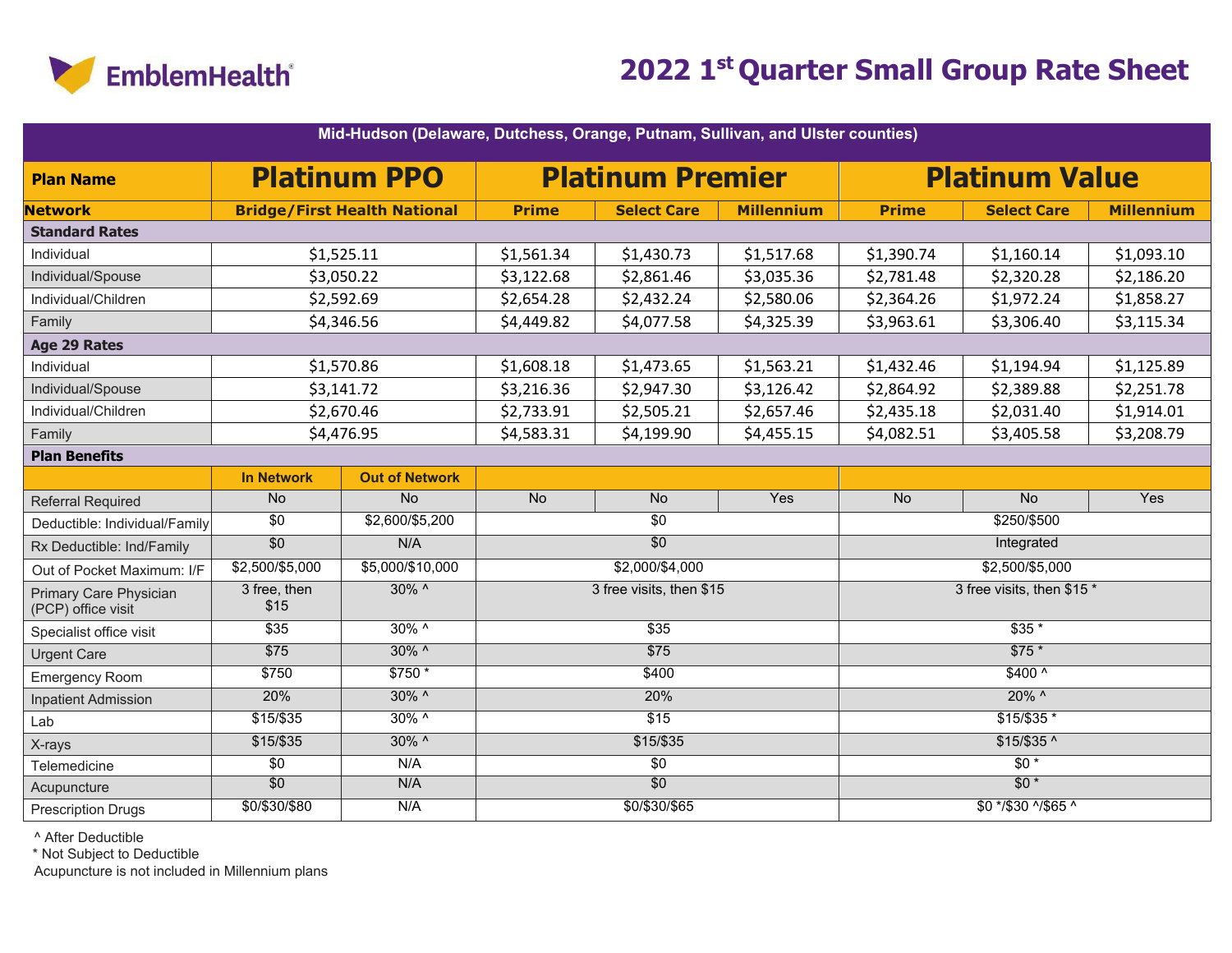

|                                                        |              |                     | Mid-Hudson (Delaware, Dutchess, Orange, Putnam, Sullivan, and Ulster counties) |                                        |                       |                   |  |
|--------------------------------------------------------|--------------|---------------------|--------------------------------------------------------------------------------|----------------------------------------|-----------------------|-------------------|--|
| <b>Plan Name</b>                                       |              | <b>Gold Premier</b> |                                                                                |                                        | <b>Gold Value</b>     |                   |  |
| <b>Network</b>                                         | <b>Prime</b> | <b>Select Care</b>  | <b>Millennium</b>                                                              | <b>Prime</b>                           | <b>Select Care</b>    | <b>Millennium</b> |  |
| <b>Standard Rates</b>                                  |              |                     |                                                                                |                                        |                       |                   |  |
| Individual                                             | \$1,263.29   | \$1,164.72          | \$1,162.19                                                                     | \$1,100.32                             | \$917.88              | \$864.93          |  |
| Individual/Spouse                                      | \$2,526.58   | \$2,329.44          | \$2,324.38                                                                     | \$2,200.64                             | \$1,835.76            | \$1,729.86        |  |
| Individual/Children                                    | \$2,147.59   | \$1,980.02          | \$1,975.72                                                                     | \$1,870.54<br>\$1,560.40<br>\$1,470.38 |                       |                   |  |
| Family                                                 | \$3,600.38   | \$3,319.45          | \$3,312.24                                                                     | \$3,135.91                             | \$2,615.96            | \$2,465.05        |  |
| Age 29 Rates                                           |              |                     |                                                                                |                                        |                       |                   |  |
| Individual                                             | \$1,301.19   | \$1,199.66          | \$1,197.06                                                                     | \$1,133.33                             | \$945.42              | \$890.88          |  |
| Individual/Spouse                                      | \$2,602.38   | \$2,399.32          | \$2,394.12                                                                     | \$2,266.66                             | \$1,890.84            | \$1,781.76        |  |
| Individual/Children                                    | \$2,212.02   | \$2,039.42          | \$2,035.00                                                                     | \$1,926.66                             | \$1,607.21            | \$1,514.50        |  |
| Family                                                 | \$3,708.39   | \$3,419.03          | \$3,411.62                                                                     | \$3,229.99                             | \$2,694.45            | \$2,539.01        |  |
| <b>Plan Benefits</b>                                   |              |                     |                                                                                |                                        |                       |                   |  |
|                                                        |              |                     |                                                                                |                                        |                       |                   |  |
| <b>Referral Required</b><br>Deductible:                | No           | No<br>\$450/\$900   | Yes                                                                            | No                                     | No<br>\$2,500/\$5,000 | Yes               |  |
| Individual/Family                                      |              |                     |                                                                                |                                        |                       |                   |  |
| Rx Deductible:<br>Ind/Family                           |              | $\overline{50}$     |                                                                                |                                        | Integrated            |                   |  |
| Out of Pocket<br>Maximum: I/F                          |              | \$6,000/\$12,000    |                                                                                | \$7,000/\$14,000                       |                       |                   |  |
| <b>Primary Care</b><br>Physician (PCP)<br>office visit |              | 3 free, then \$25 * |                                                                                |                                        | 3 free, then \$25 *   |                   |  |
| Specialist office visit                                |              | $$40*$              |                                                                                |                                        | $$40*$                |                   |  |
| <b>Urgent Care</b>                                     |              | $$75*$              |                                                                                |                                        | $$75*$                |                   |  |
| <b>Emergency Room</b>                                  |              | $$800^{\circ}$      |                                                                                |                                        | $$800^{\circ}$        |                   |  |
| <b>Inpatient Admission</b>                             |              | 30% ^               |                                                                                |                                        | $30\%$ ^              |                   |  |
| Lab                                                    |              | $$25/$40*$          |                                                                                |                                        | \$25/\$40 *           |                   |  |
| X-rays                                                 |              | $$25/$40^{\circ}$   |                                                                                |                                        | $$25/$40$ ^           |                   |  |
| Telemedicine                                           |              | $\overline{50*}$    |                                                                                |                                        | $\overline{50*}$      |                   |  |
| Acupuncture                                            |              | $$0*$               |                                                                                |                                        | $$0*$                 |                   |  |
| <b>Prescription Drugs</b>                              |              | \$0/\$40/\$80       |                                                                                |                                        | \$0 */\$40 ^/\$80 ^   |                   |  |

^ After Deductible

\* Not Subject to Deductible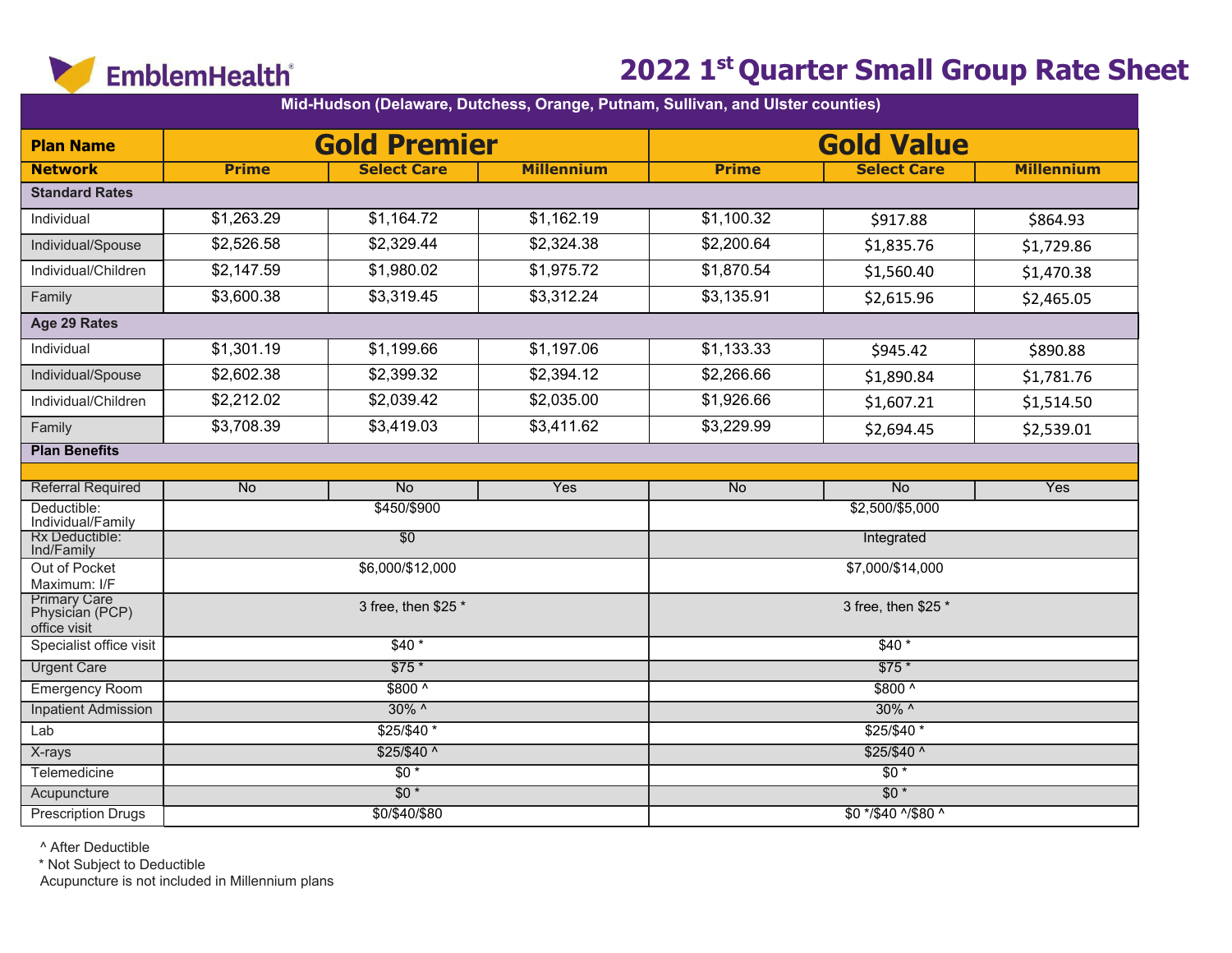

|                                              |                     |                                     |                      | Mid-Hudson (Delaware, Dutchess, Orange, Putnam, Sullivan, and Ulster counties) |                      |                           |  |
|----------------------------------------------|---------------------|-------------------------------------|----------------------|--------------------------------------------------------------------------------|----------------------|---------------------------|--|
| <b>Plan Name</b>                             |                     | <b>Gold PPO</b>                     |                      | <b>Gold Virtual EPO-N</b>                                                      |                      | <b>Gold Virtual EPO-M</b> |  |
| <b>Network</b>                               |                     | <b>Bridge/First Health National</b> |                      | <b>Bridge/First Health National</b>                                            |                      | <b>Millennium</b>         |  |
| <b>Standard Rates</b>                        |                     |                                     |                      |                                                                                |                      |                           |  |
| Individual                                   |                     | \$1,233.20                          |                      | \$1,172.85                                                                     |                      | \$850.48                  |  |
| Individual/Spouse                            |                     | \$2,466.40                          |                      | \$2,345.70                                                                     |                      | \$1,700.96                |  |
| Individual/Children                          | \$2,096.44          |                                     |                      | \$1,993.85                                                                     |                      | \$1,445.82                |  |
| Family                                       | \$3,514.62          |                                     |                      | \$3,342.62                                                                     |                      | \$2,423.87                |  |
| <b>Age 29 Rates</b>                          |                     |                                     |                      |                                                                                |                      |                           |  |
| Individual                                   |                     | \$1,270.20                          |                      | \$1,208.04                                                                     |                      | \$875.99                  |  |
| Individual/Spouse                            |                     | \$2,540.40                          |                      | \$2,416.08                                                                     |                      | \$1,751.98                |  |
| Individual/Children                          | \$2,159.34          |                                     |                      | \$2,053.67                                                                     | \$1,489.18           |                           |  |
| Family                                       | \$3,620.07          |                                     |                      | \$3,442.91                                                                     | \$2,496.57           |                           |  |
| <b>Plan Benefits</b>                         |                     |                                     |                      |                                                                                |                      |                           |  |
|                                              | <b>In Network</b>   | <b>Out of Network</b>               | <b>Virtual Visit</b> | <b>Office Visit</b>                                                            | <b>Virtual Visit</b> | <b>Office Visit</b>       |  |
| <b>Referral Required</b>                     | <b>No</b>           | <b>No</b>                           | No                   | <b>No</b>                                                                      | No                   | <b>No</b>                 |  |
| Deductible: Individual/Family                | \$1,300/\$2,600     | \$3,500/\$7,000                     | \$0                  | \$500/\$1,000                                                                  | \$0                  | \$1,700/\$3,400           |  |
| Rx Deductible: Ind/Familly                   | $\overline{30}$     | N/A                                 | N/A                  | N/A                                                                            | N/A                  | N/A                       |  |
| Out of Pocket Maximum: I/F                   | \$5,500/\$11,000    | \$7,500/\$15,000                    |                      | \$7,800/\$15,600                                                               |                      | \$8,200/\$16,400          |  |
| Primary Care Physician (PCP)<br>office visit | 3 free, then \$25 * | 40% ^                               | \$0                  | $$40*$                                                                         | \$0                  | $$40*$                    |  |
| Specialist office visit                      | $$40*$              | $40\%$ ^                            | N/A                  | $$60*$                                                                         | N/A                  | $$60*$                    |  |
| <b>Urgent Care</b>                           | $$75*$              | 40% ^                               | N/A                  | $$75*$                                                                         | N/A                  | $$75*$                    |  |
| Emergency Room                               | $$1,000^{\circ}$    | $$1,000^{\circ}$                    | N/A                  | 40% ^                                                                          | N/A                  | 40% ^                     |  |
| <b>Inpatient Admission</b>                   | $30\%$ ^            | 40% ^                               | N/A                  | 30% ^                                                                          | N/A                  | 30% ^                     |  |
| Lab                                          | \$25/\$40^          | 40% ^                               | \$0                  | \$0/\$60 ^                                                                     | \$0                  | \$0/\$60 ^                |  |
| X-rays                                       | \$25/\$40 ^         | 40% ^                               | N/A                  | \$40/\$60 ^                                                                    | N/A                  | \$40/\$60 ^               |  |
| Telemedicine                                 | $$0*$               | N/A                                 |                      | $$0*$                                                                          |                      | $$0*$                     |  |
| Acupuncture                                  | $$0*$               | N/A                                 | N/A                  | $$0*$                                                                          | N/A                  | $$0*$                     |  |
| <b>Prescription Drugs</b>                    | \$0/\$35/\$100      | N/A                                 | \$0/\$40/\$80        | \$0 */\$40 ^/\$80 ^                                                            | \$0/\$40/\$80        | \$0 */\$40 ^/\$80 ^       |  |

^ After Deductible

\* Not Subject to Deductible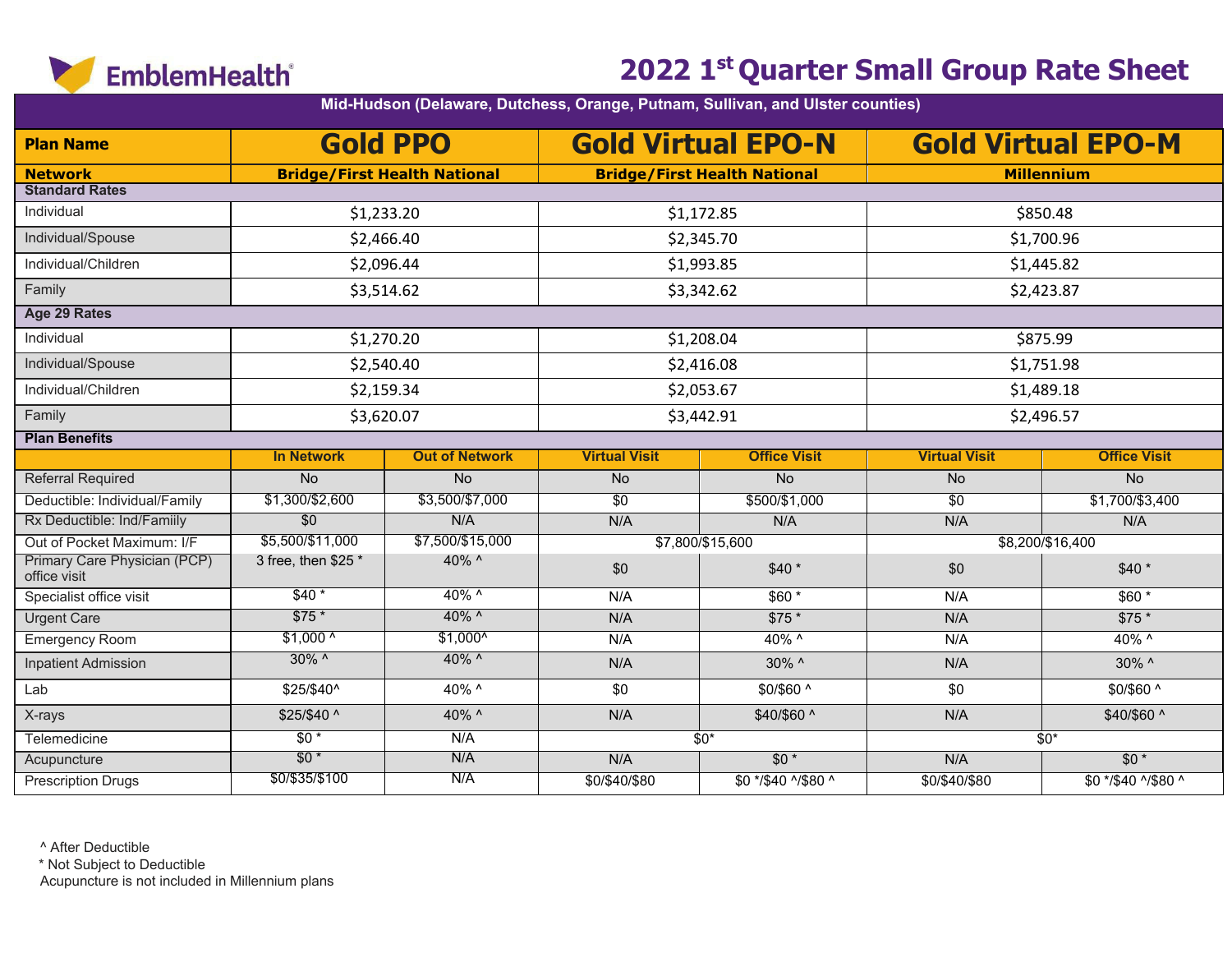

| Mid-Hudson (Delaware, Dutchess, Orange, Putnam, Sullivan, and Ulster counties) |                        |                 |                       |                   |                      |                     |                   |  |  |  |
|--------------------------------------------------------------------------------|------------------------|-----------------|-----------------------|-------------------|----------------------|---------------------|-------------------|--|--|--|
| <b>Plan Name</b>                                                               | <b>Silver Plus HSA</b> |                 | <b>Silver Premier</b> |                   |                      | <b>Silver Value</b> |                   |  |  |  |
| <b>Network</b>                                                                 | <b>Prime</b>           | <b>Prime</b>    | <b>Select Care</b>    | <b>Millennium</b> | <b>Prime</b>         | <b>Select Care</b>  | <b>Millennium</b> |  |  |  |
| <b>Standard Rates</b>                                                          |                        |                 |                       |                   |                      |                     |                   |  |  |  |
| Individual                                                                     | \$1,021.66             | \$1,081.68      | \$997.09              | \$1,042.87        | \$964.17             | \$804.30            | \$757.97          |  |  |  |
| Individual/Spouse                                                              | \$2,043.32             | \$2,163.36      | \$1,994.18            | \$2,085.74        | \$1,928.34           | \$1,608.60          | \$1,515.94        |  |  |  |
| Individual/Children                                                            | \$1,736.82             | \$1,838.66      | \$1,695.05            | \$1,772.88        | \$1,639.09           | \$1,367.31          | \$1,288.55        |  |  |  |
| Family                                                                         | \$2,911.73             | \$3,082.79      | \$2,841.71            | \$2,972.18        | \$2,747.88           | \$2,292.26          | \$2,160.21        |  |  |  |
| Age 29 Rates                                                                   |                        |                 |                       |                   |                      |                     |                   |  |  |  |
| Individual                                                                     | \$1,052.31             | \$1,114.13      | \$1,027.00            | \$1,074.16        | \$993.10             | \$828.43            | \$780.71          |  |  |  |
| Individual/Spouse                                                              | \$2,104.62             | \$2,228.26      | \$2,054.00            | \$2,148.32        | \$1,986.20           | \$1,656.86          | \$1,561.42        |  |  |  |
| Individual/Children                                                            | \$1,788.93             | \$1,894.02      | \$1,745.90            | \$1,826.07        | \$1,688.27           | \$1,408.33          | \$1,327.21        |  |  |  |
| Family                                                                         | \$2,999.08             | \$3,175.27      | \$2,926.95            | \$3,061.36        | \$2,830.34           | \$2,361.03          | \$2,225.02        |  |  |  |
| <b>Plan Benefits</b>                                                           |                        |                 |                       |                   |                      |                     |                   |  |  |  |
| Referral Required                                                              | $\overline{N}$         | $\overline{No}$ | $\overline{No}$       | Yes               | $\overline{N}$       | $\overline{No}$     | Yes               |  |  |  |
| Deductible:<br>Individual/Family                                               | \$3,000/\$6,000        |                 | \$3,800/\$7,600       |                   |                      | \$7,000/\$14,000    |                   |  |  |  |
| Rx Deductible:<br>Ind/Familly                                                  | Integrated             |                 | $\sqrt{50}$           |                   | Integrated           |                     |                   |  |  |  |
| Out of Pocket<br>Maximum: I/F                                                  | \$6,800/\$13,600       |                 | \$8,000/\$16,000      |                   | \$7,000/\$14,000     |                     |                   |  |  |  |
| Primary Care Physician<br>(PCP) office visit                                   | $$30^{\circ}$          |                 | 3 free, then \$35 *   |                   | 3 free, then $$10^*$ |                     |                   |  |  |  |
| Specialist office visit                                                        | $$50^{\circ}$          |                 | $$65*$                |                   | $$55*$               |                     |                   |  |  |  |
| Urgent Care                                                                    | $$100^{\circ}$         |                 | $$75*$                |                   |                      | $$75*$              |                   |  |  |  |
| <b>Emergency Room</b>                                                          | 40% ^                  |                 | 40% ^                 |                   |                      | $$0^{\circ}$        |                   |  |  |  |
| <b>Inpatient Admission</b>                                                     | $40\%$ ^               |                 | $40\%$ ^              |                   |                      | $\overline{30}$ ^   |                   |  |  |  |
| Lab                                                                            | \$30/\$50^             |                 | $$35/\$65$ *          |                   |                      | $$10/$55*$          |                   |  |  |  |
| X-rays                                                                         | $$30/$50$ ^            |                 | \$35/\$65 ^           |                   |                      | $\overline{50}$     |                   |  |  |  |
| Telemedicine                                                                   | $$0^{\circ}$           |                 | $$0*$                 |                   |                      | $$0*$               |                   |  |  |  |
| Acupuncture                                                                    | $$0^{\prime}$          |                 | $$0*$                 |                   |                      | $\overline{50*}$    |                   |  |  |  |
| <b>Prescription Drugs</b>                                                      | \$15 ^/\$45 ^/\$80 ^   |                 | \$0/\$40/\$80         |                   |                      | \$0 */\$0 ^/\$0 ^   |                   |  |  |  |

^ After Deductible

\* Not Subject to Deductible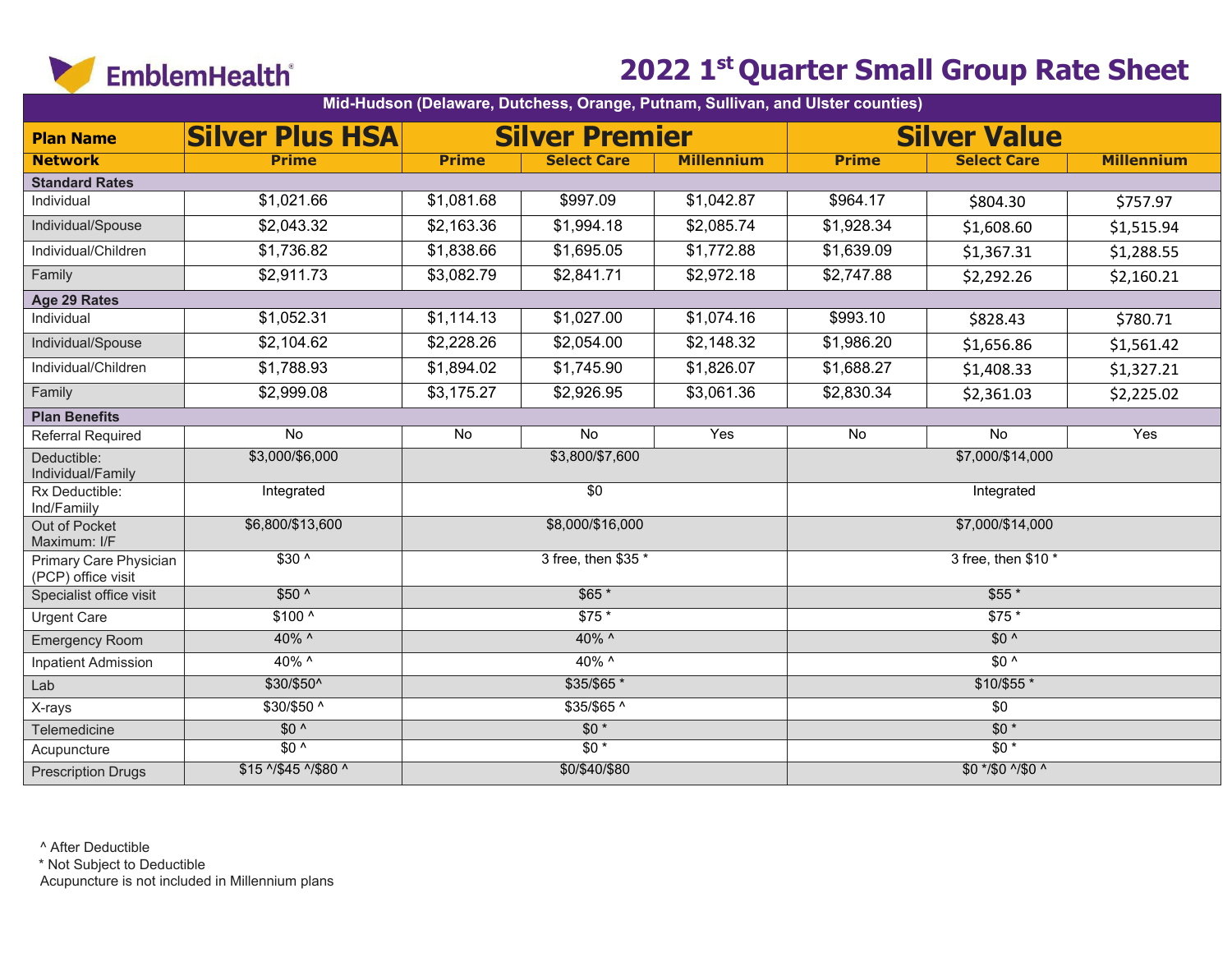

| Mid-Hudson (Delaware, Dutchess, Orange, Putnam, Sullivan, and Ulster counties) |                        |                    |                               |                   |                              |                     |                   |  |  |  |
|--------------------------------------------------------------------------------|------------------------|--------------------|-------------------------------|-------------------|------------------------------|---------------------|-------------------|--|--|--|
| <b>Plan Name</b>                                                               | <b>Bronze Plus HSA</b> |                    | <b>Bronze Premier</b>         |                   |                              | <b>Bronze Value</b> |                   |  |  |  |
| <b>Network</b>                                                                 | <b>Prime</b>           | <b>Prime</b>       | <b>Select Care</b>            | <b>Millennium</b> | <b>Prime</b>                 | <b>Select Care</b>  | <b>Millennium</b> |  |  |  |
| <b>Standard Rates</b>                                                          |                        |                    |                               |                   |                              |                     |                   |  |  |  |
| Individual                                                                     | \$929.34               | \$932.84           | \$861.59                      | \$891.41          | \$817.23                     | \$681.73            | \$642.54          |  |  |  |
| Individual/Spouse                                                              | \$1,858.68             | \$1,865.68         | \$1,723.18                    | \$1,782.82        | \$1,634.46                   | \$1,363.46          | \$1,285.08        |  |  |  |
| Individual/Children                                                            | \$1,579.88             | \$1,585.83         | \$1,464.70                    | \$1,515.40        | \$1,389.29                   | \$1,158.94          | \$1,092.32        |  |  |  |
| Family                                                                         | \$2,648.62             | \$2,658.59         | \$2,455.53                    | \$2,540.52        | \$2,329.11                   | \$1,942.93          | \$1,831.24        |  |  |  |
| Age 29 Rates                                                                   |                        |                    |                               |                   |                              |                     |                   |  |  |  |
| Individual                                                                     | \$957.22               | \$960.83           | \$887.44                      | \$918.15          | \$841.75                     | \$702.18            | \$661.82          |  |  |  |
| Individual/Spouse                                                              | \$1,914.44             | \$1,921.66         | \$1,774.88                    | \$1,836.30        | \$1,683.50                   | \$1,404.36          | \$1,323.64        |  |  |  |
| Individual/Children                                                            | \$1,627.27             | \$1,633.41         | \$1,508.65                    | \$1,560.86        | \$1,430.98                   | \$1,193.71          | \$1,125.09        |  |  |  |
| Family                                                                         | \$2,728.08             | \$2,738.37         | \$2,529.20                    | \$2,616.73        | \$2,398.99                   | \$2,001.21          | \$1,886.19        |  |  |  |
| <b>Plan Benefits</b>                                                           |                        |                    |                               |                   |                              |                     |                   |  |  |  |
| <b>Referral Required</b>                                                       | $\overline{N_{0}}$     | $\overline{N_{0}}$ | No                            | Yes               | $\overline{N}$               | $\overline{N_{0}}$  | Yes               |  |  |  |
| Deductible:<br>Individual/Family                                               | \$6,300/\$12,600       |                    | \$5,500/\$11,000              |                   |                              | \$8,550/\$17,100    |                   |  |  |  |
| Rx Deductible: Ind/Familly                                                     | Integrated             |                    | Integrated                    |                   |                              | Integrated          |                   |  |  |  |
| Out of Pocket Maximum:<br>I/F                                                  | \$6,900/\$13,800       |                    | \$8,700/\$17,400              |                   | \$8,550/\$17,100             |                     |                   |  |  |  |
| Primary Care Physician<br>(PCP) office visit                                   | $50\%$ ^               |                    | 3 free PCP visits, then 50% ^ |                   | 3 free PCP visits, then 0% ^ |                     |                   |  |  |  |
| Specialist office visit                                                        | $50\%$ ^               |                    | $50\%$ ^                      |                   | $0\%$ ^                      |                     |                   |  |  |  |
| <b>Urgent Care</b>                                                             | $$100^{\circ}$         |                    | $$75*$                        |                   | $$75*$                       |                     |                   |  |  |  |
| <b>Emergency Room</b>                                                          | $50\%$ ^               |                    | $50\%$ ^                      |                   | $0\%$ ^                      |                     |                   |  |  |  |
| <b>Inpatient Admission</b>                                                     | $50\%$ ^               |                    | $50\%$ ^                      |                   | $0\%$ ^                      |                     |                   |  |  |  |
| Lab                                                                            | $50\%$ ^               |                    | $50\%$ ^                      |                   |                              | $0\%$ ^             |                   |  |  |  |
| X-rays                                                                         | $50\%$ ^               |                    | $50\%$ ^                      |                   |                              | $0\%$ ^             |                   |  |  |  |
| Telemedicine                                                                   | $$0^{\prime}$          |                    | $$0*$                         |                   |                              | $$0*$               |                   |  |  |  |
| Acupuncture                                                                    | $$0^{\prime}$          |                    | $$0*$                         |                   |                              | $$0*$               |                   |  |  |  |
| <b>Prescription Drugs</b>                                                      | \$15 ^/\$65 ^/\$80 ^   |                    | \$50 */50% ^/50% ^            |                   |                              | \$35 */0% ^/0% ^    |                   |  |  |  |

^ After Deductible

\* Not Subject to Deductible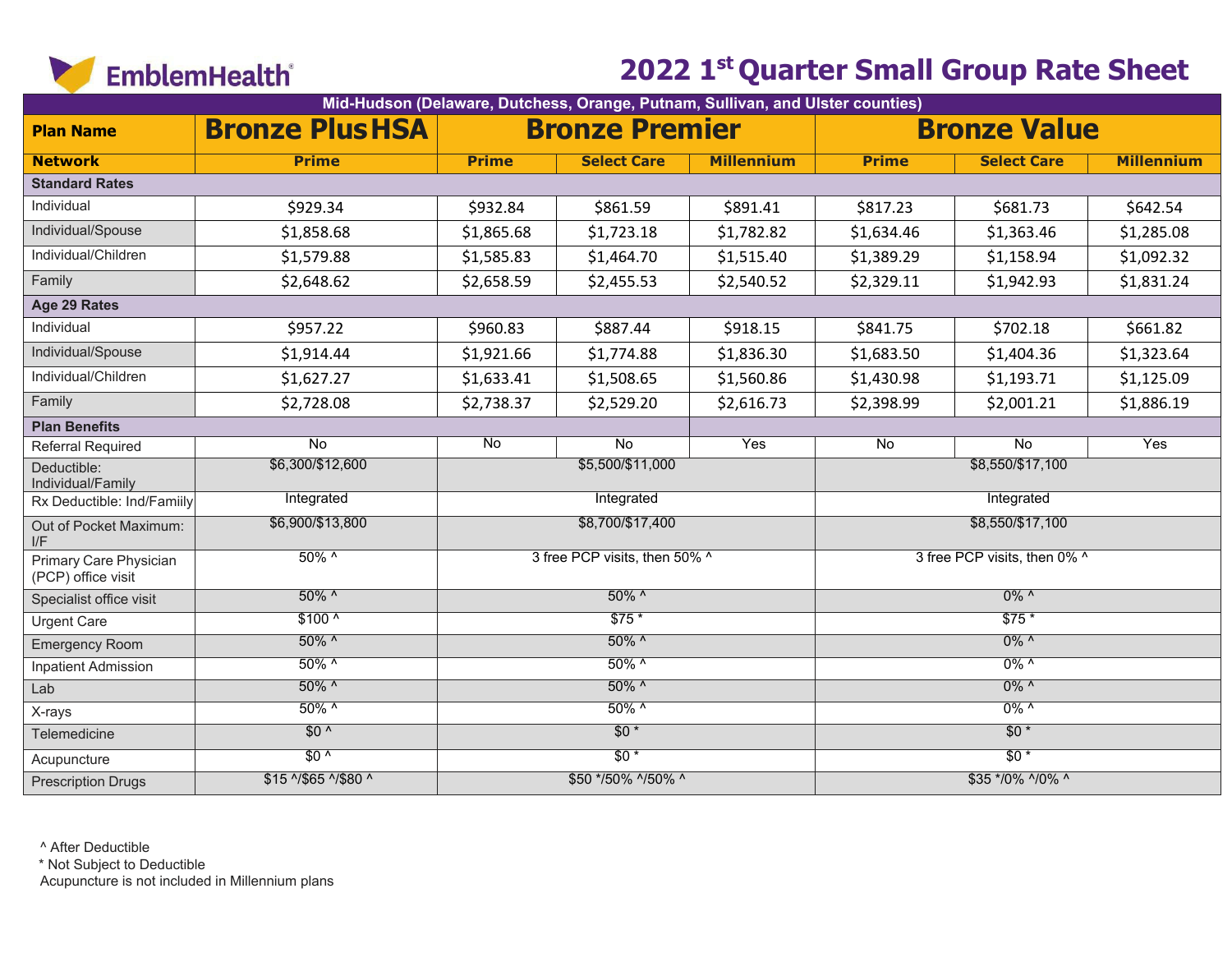

| (Albany, Columbia, Fulton, Greene, Montgomery, Rensselaer, Saratoga, Schenectady, Schoharie, Warren, Washington, Broome, and Otsego counties) |                      |                                     |              | <b>Albany and Upstate</b> |                   |                            |                       |                   |  |
|-----------------------------------------------------------------------------------------------------------------------------------------------|----------------------|-------------------------------------|--------------|---------------------------|-------------------|----------------------------|-----------------------|-------------------|--|
| <b>Plan Name</b>                                                                                                                              |                      | <b>Platinum PPO</b>                 |              | <b>Platinum Premier</b>   |                   |                            | <b>Platinum Value</b> |                   |  |
| <b>Network</b>                                                                                                                                |                      | <b>Bridge/First Health National</b> | <b>Prime</b> | <b>Select Care</b>        | <b>Millennium</b> | <b>Prime</b>               | <b>Select Care</b>    | <b>Millennium</b> |  |
| <b>Standard Rates</b>                                                                                                                         |                      |                                     |              |                           |                   |                            |                       |                   |  |
| Individual                                                                                                                                    |                      | \$1,524.46                          | \$1,560.67   | \$1,430.11                | \$1,517.03        | \$1,390.15                 | \$1,160.14            | \$1,093.10        |  |
| Individual/Spouse                                                                                                                             |                      | \$3,048.92                          | \$3,121.34   | \$2,860.22                | \$3,034.06        | \$2,780.30                 | \$2,320.28            | \$2,186.20        |  |
| Individual/Children                                                                                                                           |                      | \$2,591.58                          | \$2,653.14   | \$2,431.19                | \$2,578.95        | \$2,363.26                 | \$1,972.24            | \$1,858.27        |  |
| Family                                                                                                                                        |                      | \$4,344.71                          | \$4,447.91   | \$4,075.81                | \$4,323.54        | \$3,961.93                 | \$3,306.40            | \$3,115.34        |  |
| <b>Age 29 Rates</b>                                                                                                                           |                      |                                     |              |                           |                   |                            |                       |                   |  |
| Individual                                                                                                                                    |                      | \$1,570.19                          | \$1,607.49   | \$1,473.01                | \$1,562.54        | \$1,431.85                 | \$1,194.94            | \$1,125.89        |  |
| Individual/Spouse                                                                                                                             |                      | \$3,140.38                          | \$3,214.98   | \$2,946.02                | \$3,125.08        | \$2,863.70                 | \$2,389.88            | \$2,251.78        |  |
| Individual/Children                                                                                                                           |                      | \$2,669.32                          | \$2,732.73   | \$2,504.12                | \$2,656.32        | \$2,434.15                 | \$2,031.40            | \$1,914.01        |  |
| Family                                                                                                                                        |                      | \$4,475.04                          | \$4,581.35   | \$4,198.08                | \$4,453.24        | \$4,080.77                 | \$3,405.58            | \$3,208.79        |  |
| <b>Plan Benefits</b>                                                                                                                          |                      |                                     |              |                           |                   |                            |                       |                   |  |
|                                                                                                                                               | <b>In Network</b>    | <b>Out of Network</b>               |              |                           |                   |                            |                       |                   |  |
| Referral Required                                                                                                                             | No                   | $\overline{No}$                     | No           | No                        | Yes               | No                         | No                    | Yes               |  |
| Deductible: Individual/Family                                                                                                                 | $\overline{30}$      | \$2,600/\$5,200                     |              | $\overline{30}$           |                   |                            | \$250/\$500           |                   |  |
| Rx Deductible: Ind/Family                                                                                                                     | $\overline{50}$      | N/A                                 |              | $\overline{50}$           |                   |                            | Integrated            |                   |  |
| Out of Pocket Maximum: I/F                                                                                                                    | \$2,500/\$5,000      | \$5,000/\$10,000                    |              | \$2,000/\$4,000           |                   | $$2,500/\$5,000$           |                       |                   |  |
| Primary Care Physician<br>(PCP) office visit                                                                                                  | 3 free, then<br>\$15 | $30\%$ ^                            |              | 3 free visits, then \$15  |                   | 3 free visits, then \$15 * |                       |                   |  |
| Specialist office visit                                                                                                                       | \$35                 | $30\%$ ^                            |              | $\overline{$35}$          |                   | $$35*$                     |                       |                   |  |
| <b>Urgent Care</b>                                                                                                                            | \$75                 | $30\%$ ^                            |              | $\overline{$75}$          |                   |                            | $$75*$                |                   |  |
| <b>Emergency Room</b>                                                                                                                         | \$750                | $$750*$                             |              | \$400                     |                   |                            | $$400^{\circ}$        |                   |  |
| <b>Inpatient Admission</b>                                                                                                                    | 20%                  | $30\%$ ^                            |              | 20%                       |                   |                            | 20% ^                 |                   |  |
| Lab                                                                                                                                           | $$15/$ \$35          | $30\%$ ^                            |              | $\overline{$15}$          |                   |                            | $$15/$35*$            |                   |  |
| X-rays                                                                                                                                        | $$15/$ \$35          | $30\%$ ^                            |              | $$15/$ \$35               |                   |                            | $$15/$ \$35 ^         |                   |  |
| Telemedicine                                                                                                                                  | $\overline{30}$      | N/A                                 |              | $\overline{30}$           |                   |                            | $\overline{50*}$      |                   |  |
| Acupuncture                                                                                                                                   | $\overline{50}$      | N/A                                 |              | $\overline{60}$           |                   |                            | $$0*$                 |                   |  |
| <b>Prescription Drugs</b>                                                                                                                     | \$0/\$30/\$80        | N/A                                 |              | \$0/\$30/\$65             |                   |                            | \$0 */\$30 ^/\$65 ^   |                   |  |

^ After Deductible

\* Not Subject to Deductible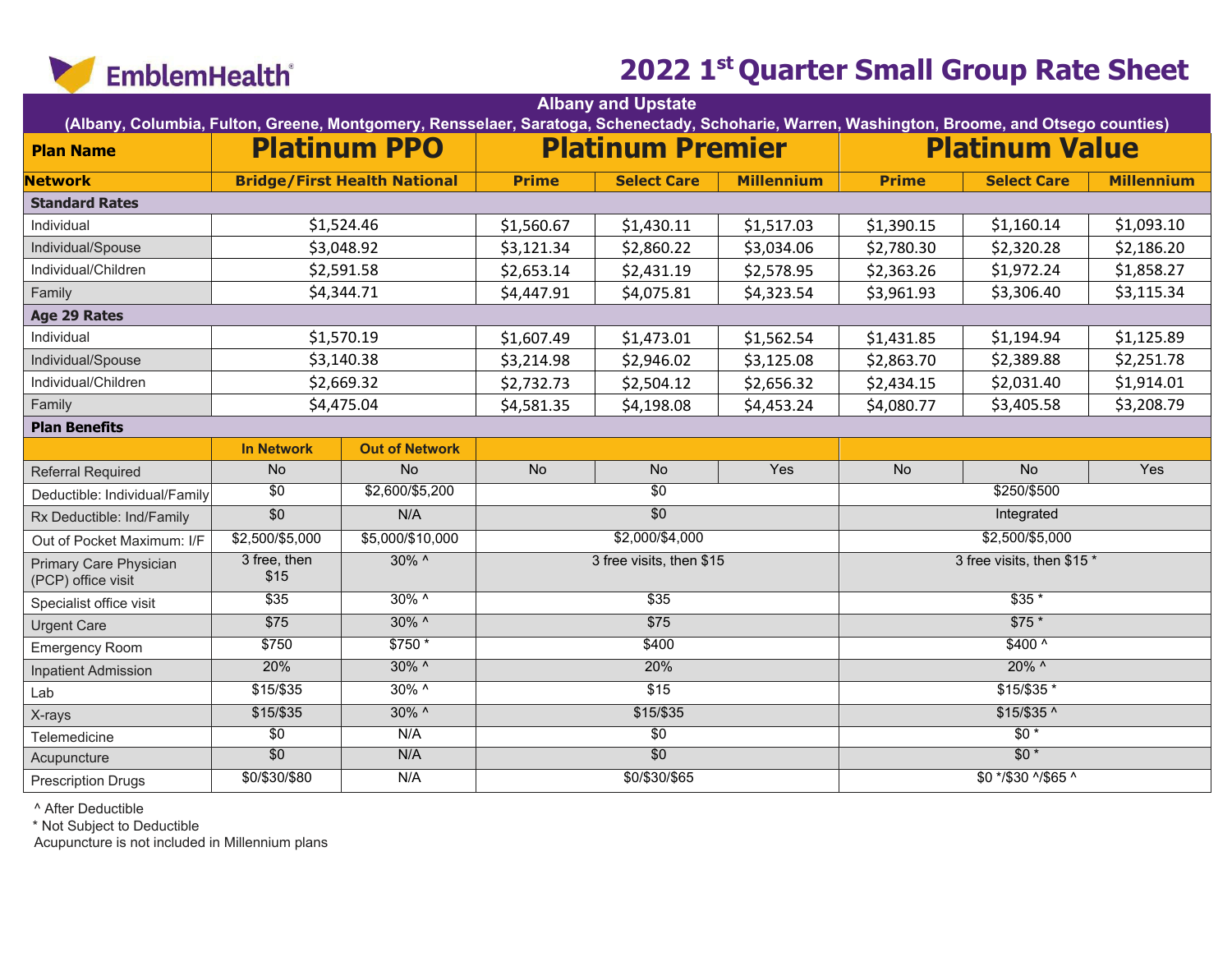

| <b>Albany and Upstate</b><br>(Albany, Columbia, Fulton, Greene, Montgomery, Rensselaer, Saratoga, Schenectady, Schoharie, Warren, Washington, Broome, and Otsego counties) |                |                     |                   |                     |                     |            |  |  |  |
|----------------------------------------------------------------------------------------------------------------------------------------------------------------------------|----------------|---------------------|-------------------|---------------------|---------------------|------------|--|--|--|
| <b>Plan Name</b>                                                                                                                                                           |                | <b>Gold Premier</b> |                   |                     | <b>Gold Value</b>   |            |  |  |  |
| <b>Network</b>                                                                                                                                                             | <b>Prime</b>   | <b>Select Care</b>  | <b>Millennium</b> | <b>Prime</b>        | <b>Millennium</b>   |            |  |  |  |
| <b>Standard Rates</b>                                                                                                                                                      |                |                     |                   |                     | <b>Select Care</b>  |            |  |  |  |
|                                                                                                                                                                            |                |                     |                   |                     |                     |            |  |  |  |
| Individual                                                                                                                                                                 | \$1,262.75     | \$1,164.22          | \$1,161.69        | \$1,099.85          | \$917.88            | \$864.93   |  |  |  |
| Individual/Spouse                                                                                                                                                          | \$2,525.50     | \$2,328.44          | \$2,323.38        | \$2,199.70          | \$1,835.76          | \$1,729.86 |  |  |  |
| Individual/Children                                                                                                                                                        | \$2,146.68     | \$1,979.17          | \$1,974.87        | \$1,869.75          | \$1,560.40          | \$1,470.38 |  |  |  |
| Family                                                                                                                                                                     | \$3,598.84     | \$3,318.03          | \$3,310.82        | \$3,134.57          | \$2,615.96          | \$2,465.05 |  |  |  |
| Age 29 Rates                                                                                                                                                               |                |                     |                   |                     |                     |            |  |  |  |
| Individual                                                                                                                                                                 | \$1,300.63     | \$1,199.15          | \$1,196.54        | \$1,132.85          | \$945.42            | \$890.88   |  |  |  |
| Individual/Spouse                                                                                                                                                          | \$2,601.26     | \$2,398.30          | \$2,393.08        | \$2,265.70          | \$1,890.84          | \$1,781.76 |  |  |  |
| Individual/Children                                                                                                                                                        | \$2,211.07     | \$2,038.56          | \$2,034.12        | \$1,925.85          | \$1,607.21          | \$1,514.50 |  |  |  |
| Family                                                                                                                                                                     | \$3,706.80     | \$3,417.58          | \$3,410.14        | \$3,228.62          | \$2,694.45          | \$2,539.01 |  |  |  |
| <b>Plan Benefits</b>                                                                                                                                                       |                |                     |                   |                     |                     |            |  |  |  |
| <b>Referral Required</b>                                                                                                                                                   | N <sub>o</sub> | <b>No</b>           | Yes               | No                  | No                  | <b>Yes</b> |  |  |  |
| Deductible:<br>Individual/Family                                                                                                                                           |                | \$450/\$900         |                   |                     | \$2,500/\$5,000     |            |  |  |  |
| Rx Deductible:<br>Ind/Family                                                                                                                                               |                | $\overline{50}$     |                   |                     | Integrated          |            |  |  |  |
| Out of Pocket<br>Maximum: I/F                                                                                                                                              |                | \$6,000/\$12,000    |                   | \$7,000/\$14,000    |                     |            |  |  |  |
| <b>Primary Care</b><br>Physician (PCP)<br>office visit                                                                                                                     |                | 3 free, then \$25 * |                   | 3 free, then \$25 * |                     |            |  |  |  |
| Specialist office visit                                                                                                                                                    |                | $$40*$              |                   | $$40*$              |                     |            |  |  |  |
| <b>Urgent Care</b>                                                                                                                                                         |                | $$75*$              |                   | $$75*$              |                     |            |  |  |  |
| <b>Emergency Room</b>                                                                                                                                                      |                | $$800^{\circ}$      |                   | $$800^{\circ}$      |                     |            |  |  |  |
| <b>Inpatient Admission</b>                                                                                                                                                 |                | $30\%$ ^            |                   | $30\%$ ^            |                     |            |  |  |  |
| Lab                                                                                                                                                                        |                | $$25/$40*$          |                   | $$25/$40*$          |                     |            |  |  |  |
| X-rays                                                                                                                                                                     |                | $$25/$40^{\circ}$   |                   | $$25/$40$ ^         |                     |            |  |  |  |
| Telemedicine                                                                                                                                                               |                | $\overline{50*}$    |                   |                     | $\overline{50*}$    |            |  |  |  |
| Acupuncture                                                                                                                                                                |                | $$0*$               |                   |                     | $$0*$               |            |  |  |  |
| <b>Prescription Drugs</b>                                                                                                                                                  |                | \$0/\$40/\$80       |                   |                     | \$0 */\$40 ^/\$80 ^ |            |  |  |  |

^ After Deductible

\* Not Subject to Deductible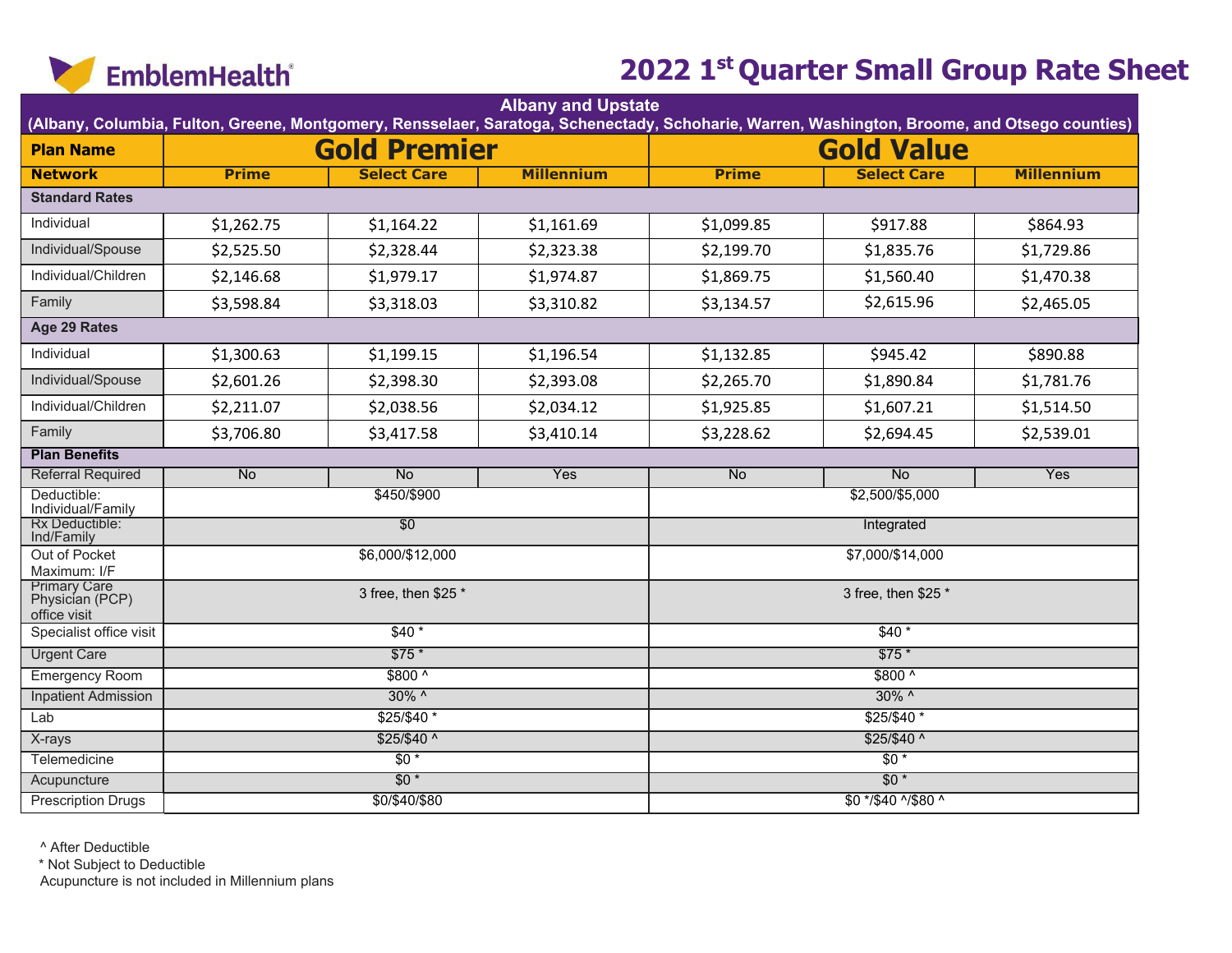

| <b>Albany and Upstate</b><br>(Albany, Columbia, Fulton, Greene, Montgomery, Rensselaer, Saratoga, Schenectady, Schoharie, Warren, Washington, Broome, and Otsego counties) |                     |                                     |                      |                                     |                           |                     |  |  |  |  |
|----------------------------------------------------------------------------------------------------------------------------------------------------------------------------|---------------------|-------------------------------------|----------------------|-------------------------------------|---------------------------|---------------------|--|--|--|--|
| <b>Plan Name</b>                                                                                                                                                           |                     | <b>Gold PPO</b>                     |                      | <b>Gold Virtual EPO-N</b>           | <b>Gold Virtual EPO-M</b> |                     |  |  |  |  |
| <b>Network</b>                                                                                                                                                             |                     | <b>Bridge/First Health National</b> |                      | <b>Bridge/First Health National</b> |                           | <b>Millennium</b>   |  |  |  |  |
| <b>Standard Rates</b>                                                                                                                                                      |                     |                                     |                      |                                     |                           |                     |  |  |  |  |
| Individual                                                                                                                                                                 | \$1,232.67          |                                     |                      | \$1,172.34                          | \$850.48                  |                     |  |  |  |  |
| Individual/Spouse                                                                                                                                                          | \$2,465.34          |                                     |                      | \$2,344.68                          |                           | \$1,700.96          |  |  |  |  |
| Individual/Children                                                                                                                                                        | \$2,095.54          |                                     |                      | \$1,992.98                          |                           | \$1,445.82          |  |  |  |  |
| Family                                                                                                                                                                     | \$3,513.11          |                                     |                      | \$3,341.17                          |                           | \$2,423.87          |  |  |  |  |
| Age 29 Rates                                                                                                                                                               |                     |                                     |                      |                                     |                           |                     |  |  |  |  |
| Individual                                                                                                                                                                 | \$1,269.65          |                                     |                      | \$1,207.51                          |                           | \$875.99            |  |  |  |  |
| Individual/Spouse                                                                                                                                                          | \$2,539.30          |                                     |                      | \$2,415.02                          |                           | \$1,751.98          |  |  |  |  |
| Individual/Children                                                                                                                                                        | \$2,158.41          |                                     | \$2,052.77           |                                     | \$1,489.18                |                     |  |  |  |  |
| Family                                                                                                                                                                     | \$3,618.50          |                                     |                      | \$3,441.40                          |                           | \$2,496.57          |  |  |  |  |
| <b>Plan Benefits</b>                                                                                                                                                       |                     |                                     |                      |                                     |                           |                     |  |  |  |  |
|                                                                                                                                                                            | <b>In Network</b>   | <b>Out of Network</b>               | <b>Virtual Visit</b> | <b>Office Visit</b>                 | <b>Virtual Visit</b>      | <b>Office Visit</b> |  |  |  |  |
| <b>Referral Required</b>                                                                                                                                                   | $\overline{No}$     | <b>No</b>                           | No                   | $\overline{No}$                     | <b>No</b>                 | $\overline{No}$     |  |  |  |  |
| Deductible: Individual/Family                                                                                                                                              | \$1,300/\$2,600     | \$3,500/\$7,000                     | $\overline{30}$      | \$500/\$1,000                       | \$0                       | \$1,700/\$3,400     |  |  |  |  |
| Rx Deductible: Ind/Familly                                                                                                                                                 | $\overline{50}$     | N/A                                 | N/A                  | N/A                                 | N/A                       | N/A                 |  |  |  |  |
| Out of Pocket Maximum: I/F                                                                                                                                                 | \$5,500/\$11,000    | \$7,500/\$15,000                    |                      | \$7,800/\$15,600                    |                           | \$8,200/\$16,400    |  |  |  |  |
| Primary Care Physician (PCP)<br>office visit                                                                                                                               | 3 free, then \$25 * | 40% ^                               | \$0                  | $$40*$                              | \$0                       | $$40*$              |  |  |  |  |
| Specialist office visit                                                                                                                                                    | $$40*$              | $40\%$ ^                            | N/A                  | $$60*$                              | N/A                       | $$60*$              |  |  |  |  |
| <b>Urgent Care</b>                                                                                                                                                         | $$75*$              | 40% ^                               | N/A                  | $$75*$                              | N/A                       | $$75*$              |  |  |  |  |
| <b>Emergency Room</b>                                                                                                                                                      | $$1,000$ ^          | $$1,000^{\circ}$                    | N/A                  | 40% ^                               | N/A                       | 40% ^               |  |  |  |  |
| <b>Inpatient Admission</b>                                                                                                                                                 | $30\%$ ^            | 40% ^                               | N/A                  | 30% ^                               | N/A                       | 30% ^               |  |  |  |  |
| Lab                                                                                                                                                                        | \$25/\$40^          | 40% ^                               | \$0                  | \$0/\$60 ^                          | \$0                       | \$0/\$60 ^          |  |  |  |  |
| X-rays                                                                                                                                                                     | \$25/\$40 ^         | 40% ^                               | N/A                  | \$40/\$60 ^                         | N/A                       | \$40/\$60 ^         |  |  |  |  |
| Telemedicine                                                                                                                                                               | $$0*$               | N/A                                 |                      | $$0^*$                              |                           | $$0*$               |  |  |  |  |
| Acupuncture                                                                                                                                                                | $$0*$               | N/A                                 | N/A                  | $$0*$                               | N/A                       | $$0*$               |  |  |  |  |
|                                                                                                                                                                            | \$0/\$35/\$100      | N/A                                 |                      |                                     |                           |                     |  |  |  |  |

^ After Deductible

\* Not Subject to Deductible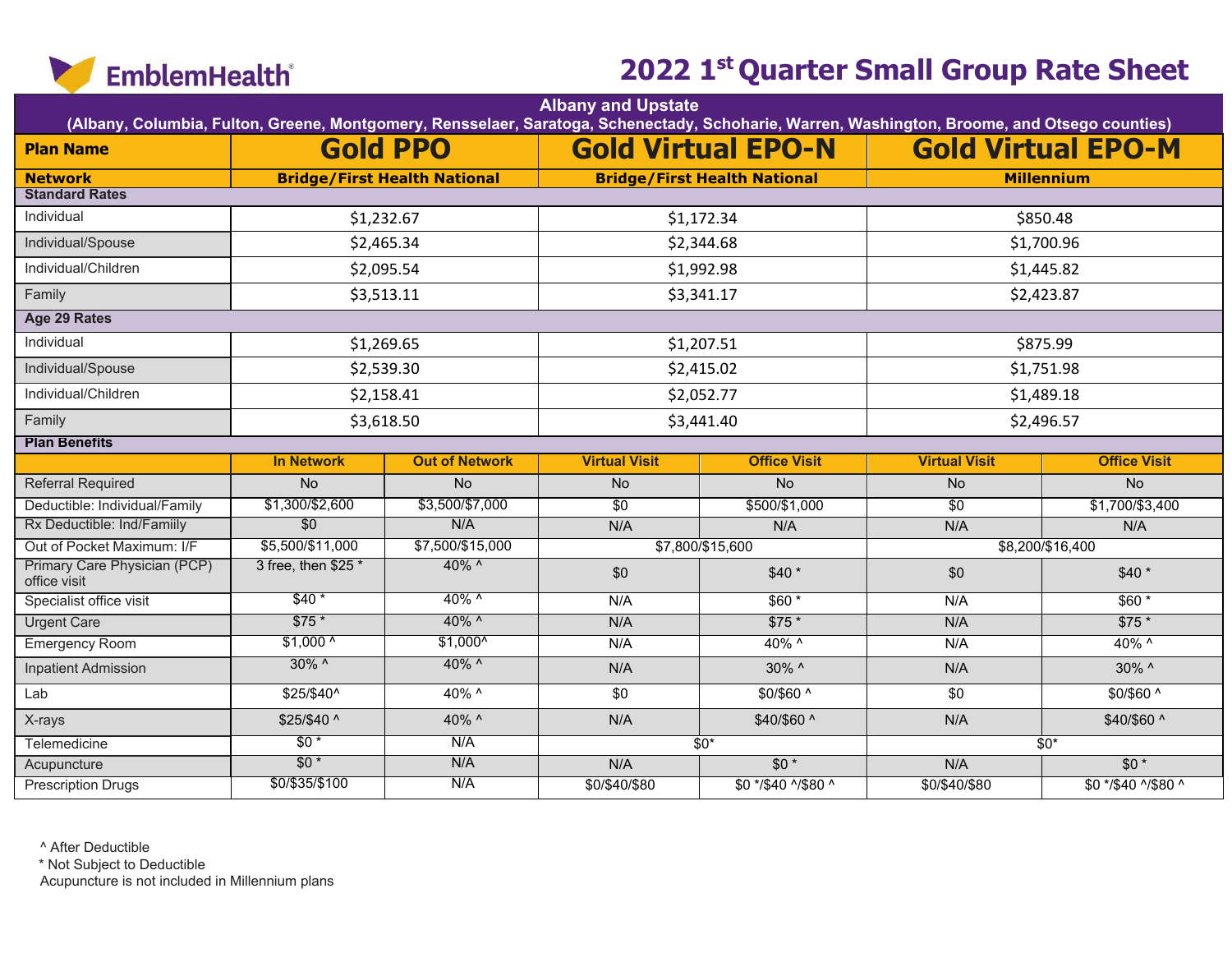

| Albany and Upstate<br>(Albany, Columbia, Fulton, Greene, Montgomery, Rensselaer, Saratoga, Schenectady, Schoharie, Warren, Washington, Broome, and Otsego counties) |                        |                       |                        |                   |                     |                     |                   |  |  |  |
|---------------------------------------------------------------------------------------------------------------------------------------------------------------------|------------------------|-----------------------|------------------------|-------------------|---------------------|---------------------|-------------------|--|--|--|
| <b>Plan Name</b>                                                                                                                                                    | <b>Silver Plus HSA</b> | <b>Silver Premier</b> |                        |                   |                     | <b>Silver Value</b> |                   |  |  |  |
| <b>Network</b>                                                                                                                                                      | <b>Prime</b>           | <b>Prime</b>          | <b>Select Care</b>     | <b>Millennium</b> | <b>Prime</b>        | <b>Select Care</b>  | <b>Millennium</b> |  |  |  |
| <b>Standard Rates</b>                                                                                                                                               |                        |                       |                        |                   |                     |                     |                   |  |  |  |
| Individual                                                                                                                                                          | \$1,021.22             | \$1,081.22            | \$996.67               | \$1,042.43        | \$963.76            | \$804.30            | \$757.97          |  |  |  |
| Individual/Spouse                                                                                                                                                   | \$2,042.44             | \$2,162.44            | \$1,993.34             | \$2,084.86        | \$1,927.52          | \$1,608.60          | \$1,515.94        |  |  |  |
| Individual/Children                                                                                                                                                 | \$1,736.07             | \$1,838.07            | \$1,694.34             | \$1,772.13        | \$1,638.39          | \$1,367.31          | \$1,288.55        |  |  |  |
| Family                                                                                                                                                              | \$2,910.48             | \$3,081.48            | \$2,840.51             | \$2,970.93        | \$2,746.72          | \$2,292.26          | \$2,160.21        |  |  |  |
| Age 29 Rates                                                                                                                                                        |                        |                       |                        |                   |                     |                     |                   |  |  |  |
| Individual                                                                                                                                                          | \$1,051.86             | \$1,113.66            | \$1,026.57             | \$1,073.70        | \$992.67            | \$828.43            | \$780.71          |  |  |  |
| Individual/Spouse                                                                                                                                                   | \$2,103.72             | \$2,227.32            | \$2,053.14             | \$2,147.40        | \$1,985.34          | \$1,656.86          | \$1,561.42        |  |  |  |
| Individual/Children                                                                                                                                                 | \$1,788.16             | \$1,893.22            | \$1,745.17             | \$1,825.29        | \$1,687.54          | \$1,408.33          | \$1,327.21        |  |  |  |
| Family                                                                                                                                                              | \$2,997.80             | \$3,173.93            | \$2,925.72             | \$3,060.05        | \$2,829.11          | \$2,361.03          | \$2,225.02        |  |  |  |
| <b>Plan Benefits</b>                                                                                                                                                |                        |                       |                        |                   |                     |                     |                   |  |  |  |
| <b>Referral Required</b>                                                                                                                                            | No                     | No                    | No                     | Yes               | No                  | No                  | Yes               |  |  |  |
| Deductible:<br>Individual/Family                                                                                                                                    | \$3,000/\$6,000        |                       | \$3,800/\$7,600        |                   |                     | \$7,000/\$14,000    |                   |  |  |  |
| Rx Deductible:<br>Ind/Familly                                                                                                                                       | Integrated             |                       | \$0                    |                   |                     | Integrated          |                   |  |  |  |
| Out of Pocket<br>Maximum: I/F                                                                                                                                       | \$6,800/\$13,600       |                       | \$8,000/\$16,000       |                   | \$7,000/\$14,000    |                     |                   |  |  |  |
| Primary Care Physician<br>(PCP) office visit                                                                                                                        | $$30^{\circ}$          |                       | 3 free, then \$35 *    |                   | 3 free, then \$10 * |                     |                   |  |  |  |
| Specialist office visit                                                                                                                                             | $$50^{\circ}$          |                       | $$65*$                 |                   | $$55*$              |                     |                   |  |  |  |
| <b>Urgent Care</b>                                                                                                                                                  | $$100^{\circ}$         |                       | $$75*$                 |                   |                     | $$75*$              |                   |  |  |  |
| <b>Emergency Room</b>                                                                                                                                               | 40% ^                  |                       | $40\%$ ^               |                   |                     | $$0^{\prime}$       |                   |  |  |  |
| <b>Inpatient Admission</b>                                                                                                                                          | 40% ^                  |                       | 40% ^                  |                   |                     | $$0^{\prime}$       |                   |  |  |  |
| Lab                                                                                                                                                                 | \$30/\$50^             |                       | $$35/\$65$ *           |                   |                     | $$10/$55*$          |                   |  |  |  |
| X-rays                                                                                                                                                              | $$30/$50^{\circ}$      |                       | $$35/$65$ <sup>^</sup> |                   |                     | $\overline{50}$     |                   |  |  |  |
| Telemedicine                                                                                                                                                        | $$0^{\prime}$          |                       | $$0*$                  |                   |                     | $$0*$               |                   |  |  |  |
| Acupuncture                                                                                                                                                         | $$0^{\prime}$          |                       | $$0*$                  |                   |                     | $\overline{50*}$    |                   |  |  |  |
| <b>Prescription Drugs</b>                                                                                                                                           | \$15 ^/\$45 ^/\$80 ^   |                       | \$0/\$40/\$80          |                   |                     | \$0 */\$0 ^/\$0 ^   |                   |  |  |  |

^ After Deductible

\* Not Subject to Deductible